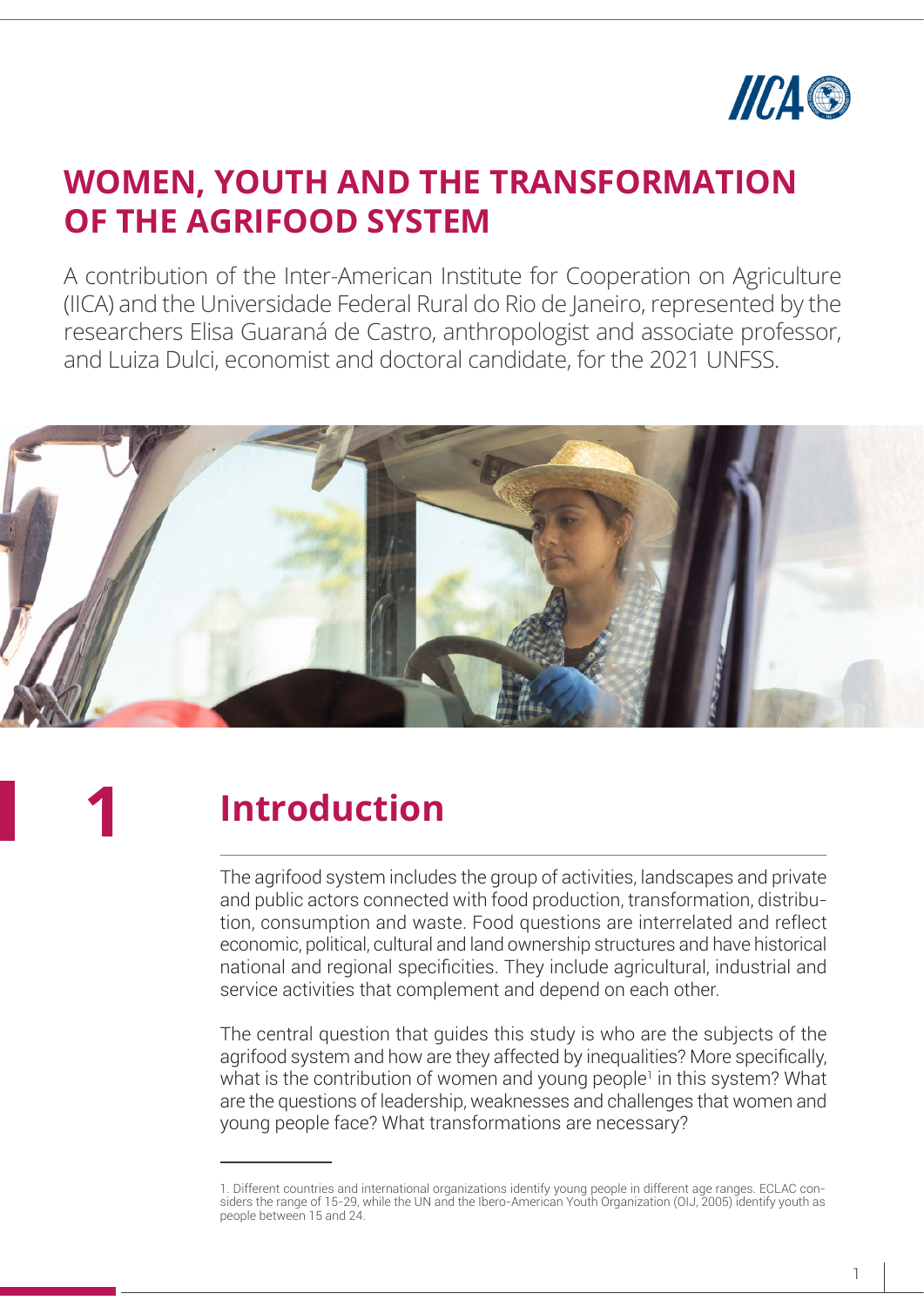The following analysis shows the inequalities that affect the two specific groups, while at the same time identifying possibilities for change and for the construction of food systems on fairer and more sustainable bases from experiences now underway in different countries of the Americas.

Special attention is given to women and youth due to their centrality in guaranteeing food sovereignty in the present and the future. Although they both are part of the sustainable development goals (SDGs) and the 2030 Agenda, challenges still persist in terms of their participation and valuation in food systems, and in the full development of their capacities.

These concerns are shared by the Inter-American Institute for Cooperation on Agriculture (IICA), working from a more inclusive, sustainable and equitable approach. Since its creation, the Institute has set up numerous agriculture support initiatives that seek to strengthen local territories and subjects, with an increasing emphasis on women and youth. This has become a core policy that currently orients IICA's four strategic goals and five programs for the 34 Member States. As many documents produced by the Institute show, the contemporary reality includes historical challenges in agricultural development, while at the same time new issues are emerging.2Climate change, and more recently, the Covid-19 pandemic have led to a rethink of the forms of production and consumption of food, goods and wealth. These factors also impose the need for good use and re-use and the construction of more resilient and sustainable systems, such as the principles that orient the bioeconomy. The confluence of crises—climate, economic, energy, food and water—affects the whole world, but different populations are unequally affected due to social markers of gender, race, class, generation and territory. In the agrifood system environment, the increase in demand for food and water reinforces the need for a new cycle of public policies. Questions such as healthier and more nutritional diets, increased productivity with social inclusion in rural areas and socioenvironmental justice are strategies that raise agriculture and its actors to global level.

The present study maintains that women and young people are indispensable agents of change in this process. Furthermore, initiatives are already underway which, if they are properly recognized, valued and supported, may transform food systems through justice and sustainability.

Following this introduction, the text examines the relevance of women and young people to food systems as they exist today. The text then focuses on the SDGs. Due to their broad scope, food systems are directly and indirectly connected with all 17 SDGs, but the goals and actions that involve and promote specifically women and young people are more restricted. In the fourth section, in line with the five Action Tracks that orient the 2021 UN Food Systems Summit, data is gathered and analyzed on the involvement of

<sup>2.</sup> Some of the recent studies that formulated those challenges are the following: *Desigualdade digital de gênero na América Latina e no Caribe* (Oxford University, IADB and IFAD, 2020) https://repositorio.iica.int/ handle/11324/12489.

*Conectividade rural na América Latina e no Caribe: uma ponte para o desenvolvimento sustentável em tempos de pandemia* (IICA, IADB and Microsoft, 2020)https://repositorio.iica.int/handle/11324/12896. *Digital literacy in rural areas: An indispensable condition to bridge the divide in Latin America and the Caribbean* (IICA, IADB and MICROSOFT, 2021) https://repositorio.iica.int/handle/11324/14462.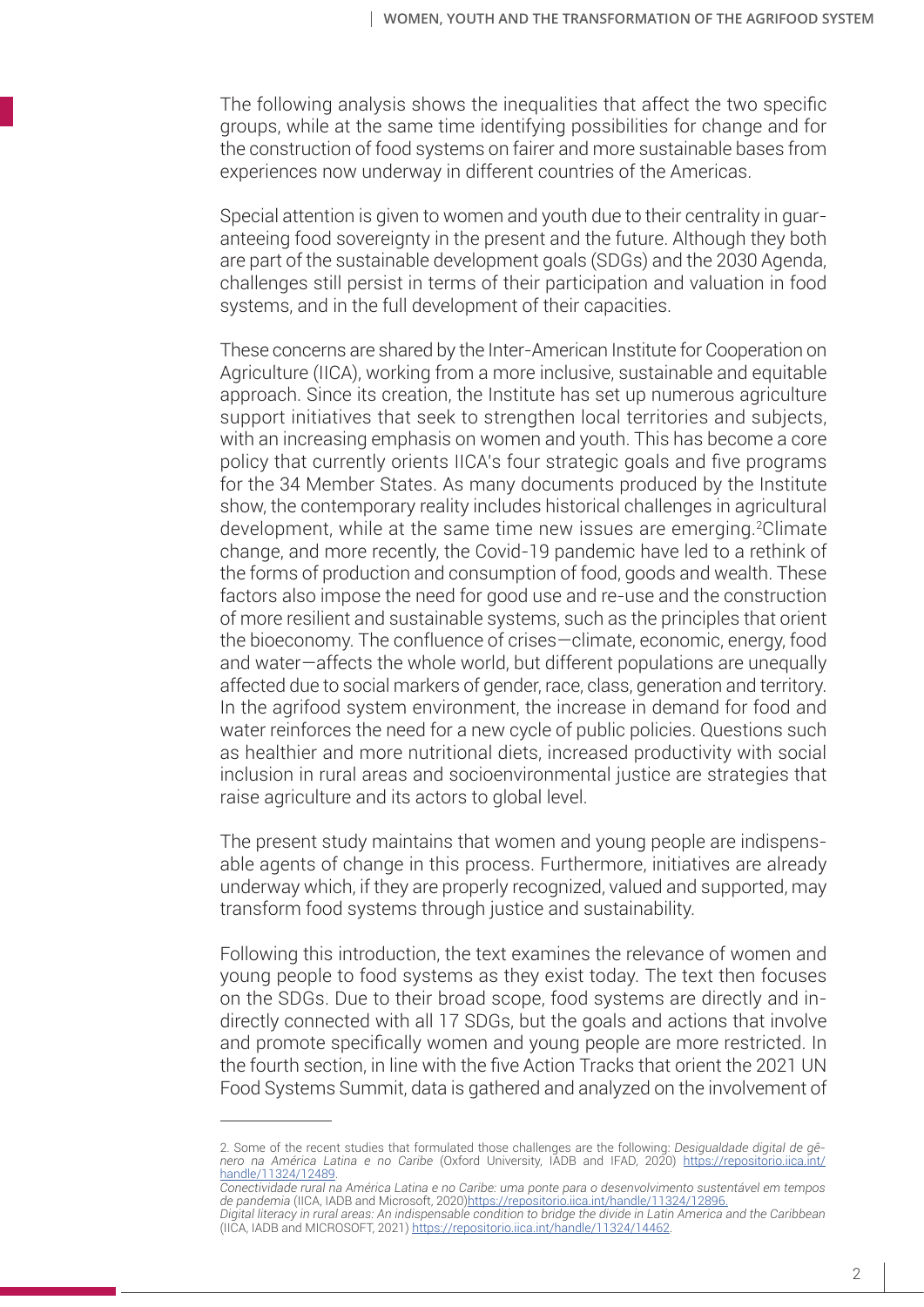women and young people in food systems and good practices originating in the public and private sphere and civil society are identified which offer paths for change. Finally, recommendations and considerations are presented in line with the research agenda on the subject.

# **Gender and youth in food systems**

In spite of all their potential and effective contribution to food systems, young people, women and youth are among the sectors most affected by hunger, both in rural areas and in cities. Although the human right to adequate food is recognized by the United Nations (FAO, 2006) and expressly referenced in the United Nations Declaration on the Rights of Peasants (UNDROP), 2019 data indicate that 690 million people, 8.9% of the world population, suffer from hunger—a situation that was worsened due to the Covid-19pandemic (FAO, IFAD, WHO, PMA and UNICEF, 2020).

This is in part due to the obstacles to the right to land. Women and young people have limited access to production conditions, especially access to land and income. Women in particular suffer from traditional laws and customs that prevent the share of inheritance and access to land in conditions equal to men. Among young people, the few laws or public policies that promote access to land are ineffective. From the perspective of the labor market and the generation of income, both segments tend to do more precarious work with lower pay.

### **2.1 Women in agrifood systems**

Women are present in all the stages, sectors and activities of food systems. In all their diversity, they do most of the work in native seed protection,<sup>3</sup> growing medicinal plants, producing healthy foods in allotments and productive gardens, and raising small animals. They continue to be responsible for most of the domestic chores and social reproduction. Despite this, they experience gender inequalities in wages and subordinate forms of participation in the labor market, and they are also victims of physical, sexual and psychological violence, the incidence of which increased considerably in the context of the Covid-19 pandemic (Campbell, 2020).

Data from 2018 indicate that seven out of ten people who suffer hunger in the world are women. In terms of land ownership, women own less than 15% of the land and less than 2% of registered rural properties. They receive only 10% of all global income, although they are responsible for two thirds of the work. In rural areas, 60% of homes where the woman is the head of the

<sup>3.</sup> Native seed recovery, production and improvement program of the Movimento de Mulheres Camponesas— MMC, among many other experiences (COLLET et al, 2015).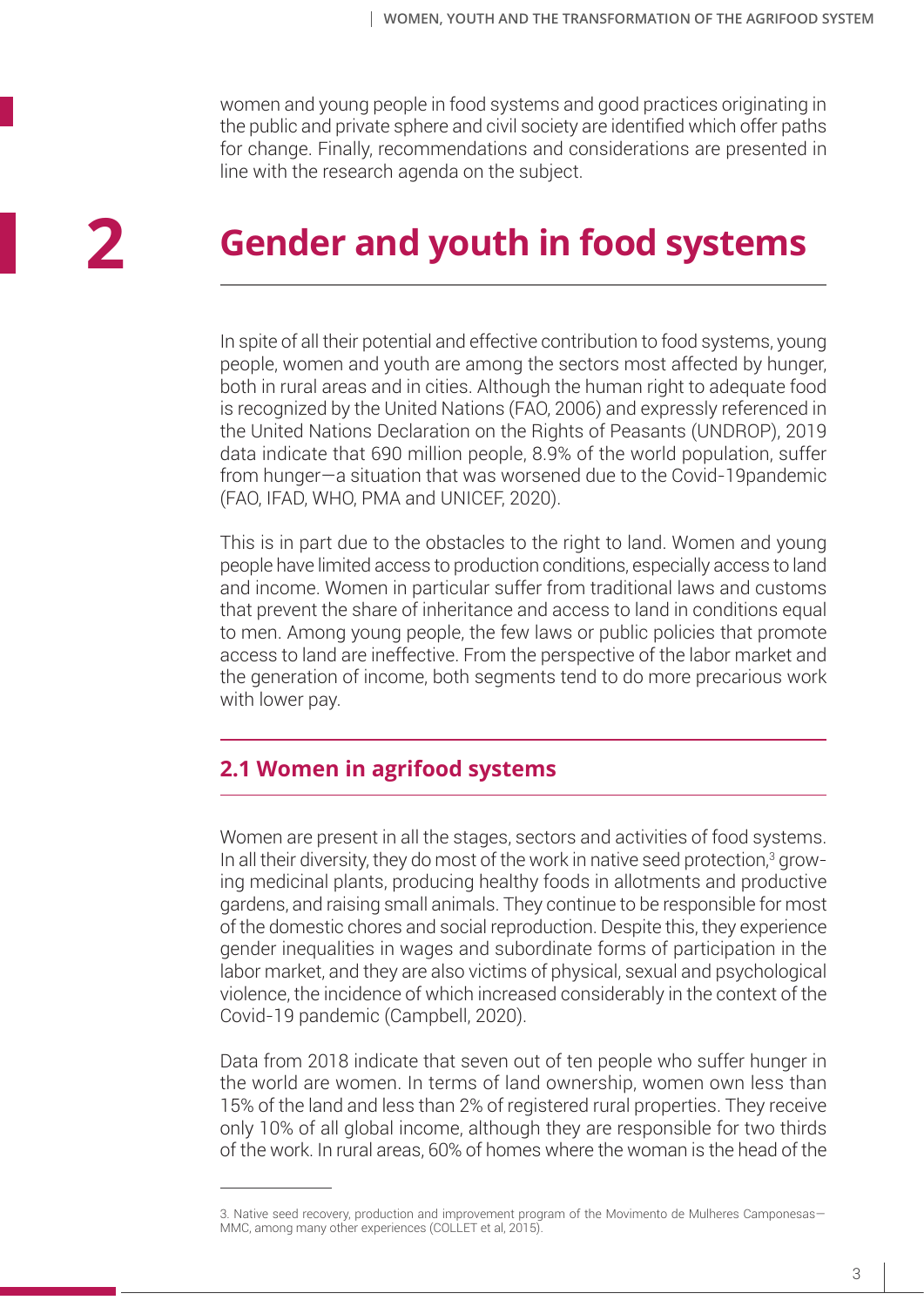household are located on marginal land, without basic sanitation, supplies, or machinery for production. Furthermore, of the 194 member countries of the UN, 102 have laws and traditional practices that deny or hinder women's land rights. Nonetheless, women produce half of the world's food, and up to 80% in developing countries (IICA, 2018). This is due to the fact that women mostly return the fruits of their labor to their families and communities (IICA, 2018).

#### **2.2 Youth in agrifood systems**

Young people, also essentially diverse, carry with them the prospect of continuing rural traditions and way of life, while at the same time promoting change in rural spaces, forests and waters. They are more educated than their parents and grandparents, have greater predisposition to the use of technologies and sustainable management techniques, and are more interested in developing rural spaces beyond typical agricultural activities. Among the countries of Latin America and the Caribbean, there is a window of opportunity as a result of the demographic bonus (IICA, 2019a). Thus, the youth agenda must be addressed from the perspective of "generational integration" (Ramírez-Quiros, 2021, p.12), mutual learning and construction of quality of life.

Hunger and the lack of succession prospects are among the main reasons for the rural exodus among young people, who do not find the conditions necessary for producing on their parents' property, do not have the resources to acquire their own land and do not have access to agrarian reform policies. These and other questions make young people the proportionally largest contingent of rural/urban shift in Latin America and the Caribbean. Nonetheless, young people have consistently shown their desire to remain in the countryside, and in fact return to rural areas when they find favorable conditions for living and producing (Silva and Botelho, 2016; SNJ, 2014).

**3**

### **Agenda 2030: women and young people in the Sustainable Development Goals**

The involvement of women and young people and attention to their problems are essential requisites for fulfilling every one of the SDGs, as CFS (2020) and CELAC (in Weizman, 2018) point out.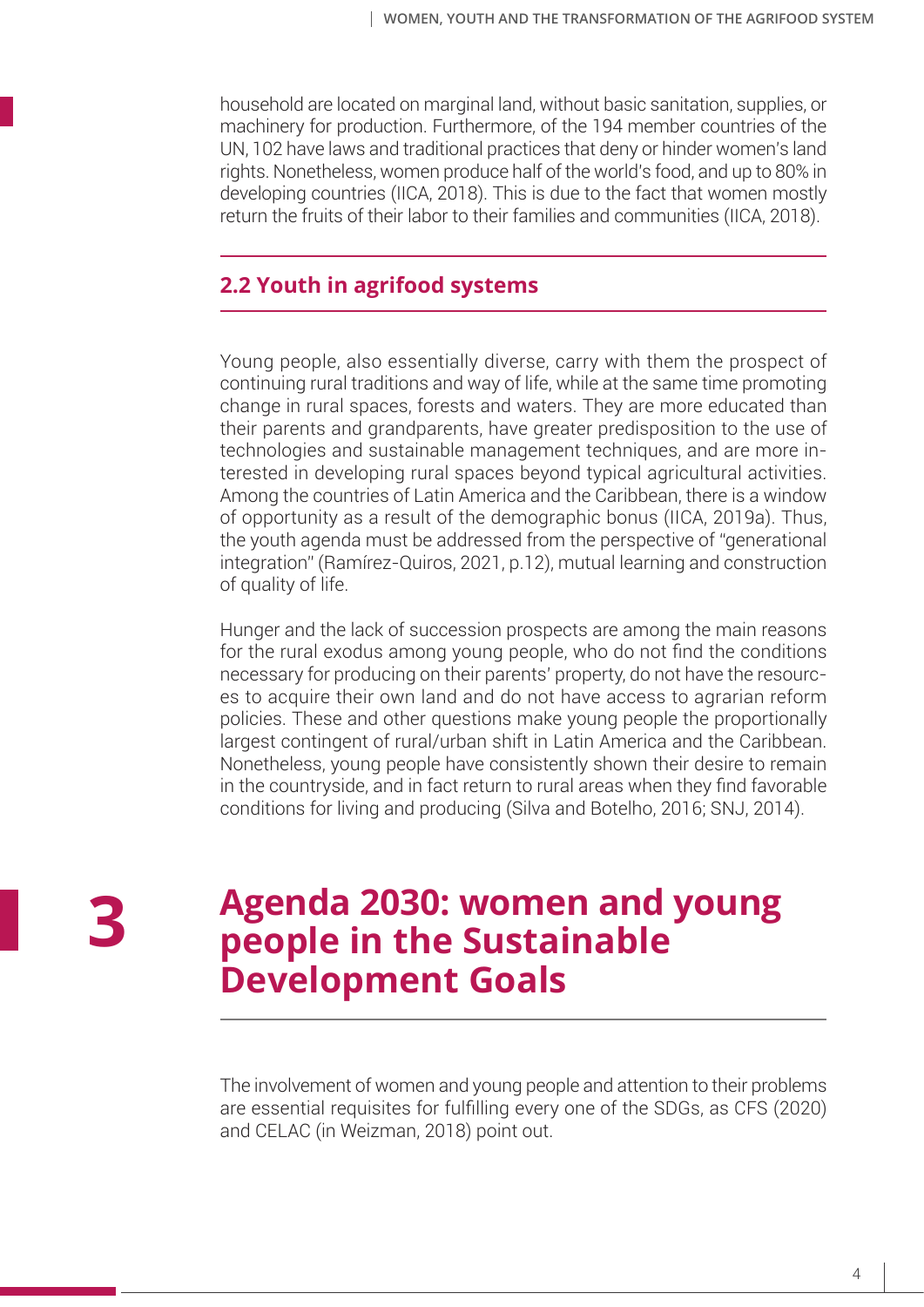#### **3.1 Women in the SDGs**

International organizations point out gender equality as one of the most relevant economic and social factors preventing fulfillment of the SDGs (CFS, 2020; IICA, 2019b). Quality of life and the guarantee of rights for rural women depend on SDGs 1—eradication of poverty; 2—zero hunger and sustainable development; 3—health and wellbeing; 6—drinking water and sanitation; 8 decent work and economic growth; and 10—reduction of inequalities. SDG 5—gender equality, concentrates the main actions for overcoming gender inequalities, particularly inequalities among rural women (CFS, 2020).

### **3.2 Youth in the SDGs**

Young people do not feature prominently in the SDGs, and young rural people are invisibilized even more. The generational pact and evaluation of living and working conditions of rural young people should be a priority strategy for fulfilling SDGs. More specifically, the following SDGs can be mentioned: SDG 1—eradication of poverty; 2—zero hunger and sustainable agriculture; 3—health and wellbeing; 4—quality education; 8—decent work and economic growth; 10—reduction of inequalities; and 12—responsible consumption and production. Another distinction can be found in SDG 13—action against global climate change, due to the threats that climate change poses to the new generations. Three priorities for young rural people are: 2—zero hunger and sustainable agriculture; 4—quality education; 8—decent work and economic growth.

**4**

## **Challenges for the construction of fair, inclusive and sustainable food systems: what paths are available to women and young people?**

The contribution of women and young people to the transformation of the agrifood system can be made in different stages and moments of food's journey from the field to the table. This report presents experiences underway which form part of the five Action Tracks developed in preparation for the 2021 UN Food Systems Summit. The identification of inequalities and proposals concerning the role of women is present in all the Action Tracks, with an emphasis on Action Track 4. Young people are also the focus of AT4, however they do not appear in AT3 and have even less visibility in the other documents.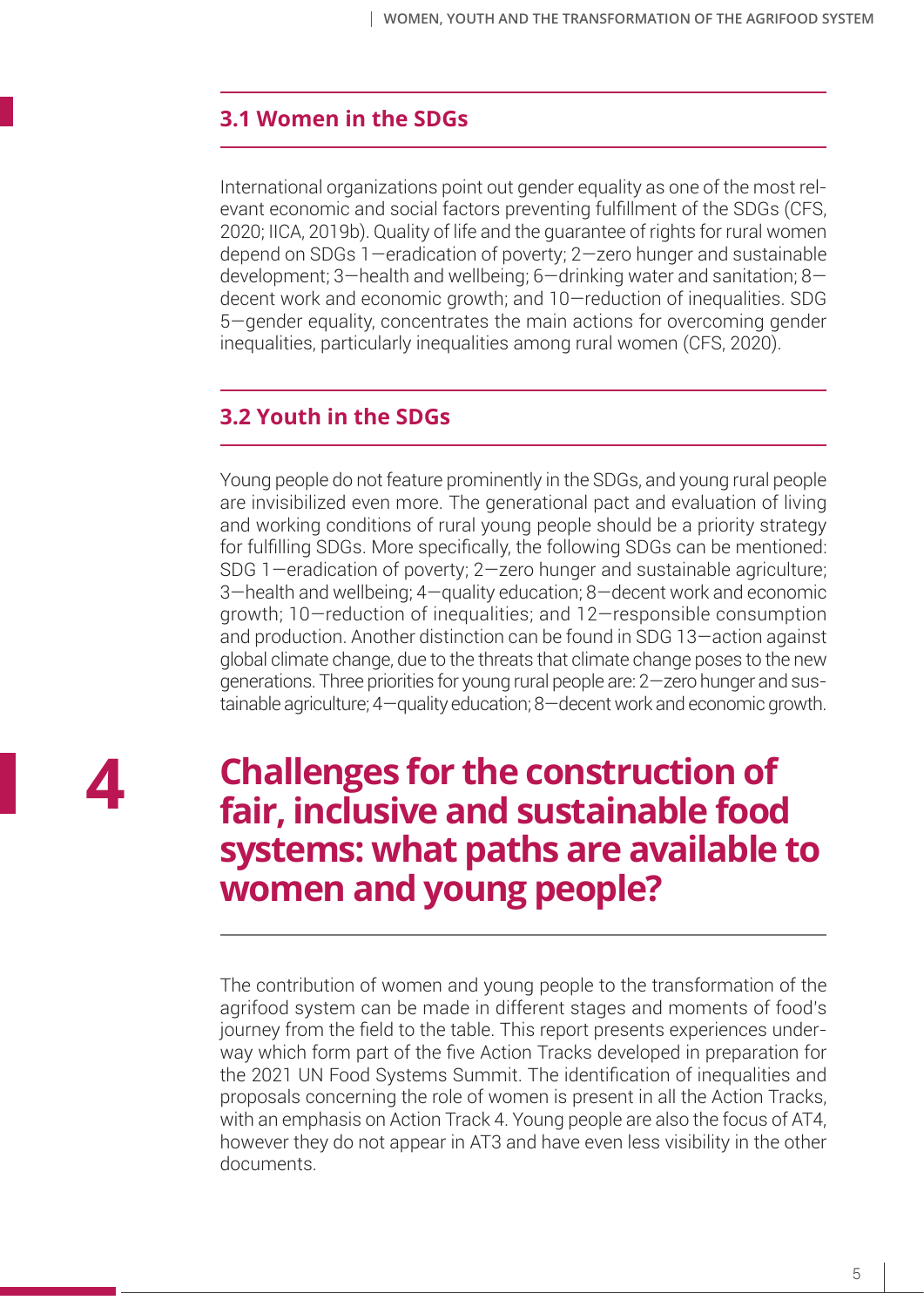#### **4.1. Women in the transformation of food systems**

*Action Track 1:* The Regional Campaign for the Full Autonomy of Rural and Indigenous Women in Latin America and the Caribbean proposes to raise awareness of challenges and give visibility to the experiences of autonomy of rural, Afro-descendant and Indigenous women.4 One example is the Panamanian Government Project, supported by the FAO, which acts in 19 indigenous communities with the goal of revitalizing production while promoting food security.<sup>5</sup> Attaining the supply of healthy foods for all through the transformation of food systems is a central concern of *Aliança Mulher*  **Mãe Terra**,<sup>6</sup> which seeks to guarantee land rights for women and food sovereignty. The proposal came from many young people in different countries of the world that make up the *Economia de Francisco y Clara*, called by Pope Francis in 2019, and is in tune with the debates held in 2018 at the W20 in Argentina.<sup>7</sup> This meeting gave priority to rural women inactions to promote food security and made three main recommendations: i) investment and infrastructure to support rural women; ii) land access policies; and iii) the creation of the Global Fund for Rural Women 2030 (IICA, 2019b, p. 18-19).

There is a historic inequality in land access for men and women in Latin America. Although legislation varies, patriarchal logics persist in the forms of inheritance, traditional practices and land policies. Nevertheless, recent changes aim for greater equality and must be strengthened as basic conditions for food security (Deere and Leon, 2003). In Brazil, Law 38/2007 established the obligation to include women and men in the land registry to access the National Agrarian Reform Program (PNRA/INCRA). This change meant that land ownership among married women and women in a stable relationship rose from 23% to 72% between 2003 and 2015, and from 13% to 24% in the case of single mothers (IICA, 2018). In Bolivia, public policies increased women's access to land ownership from 9% to 46% in 2014 (Nobre and Hora, 2017, p.2). In terms of access to water, "The most critical conditions are found in Central America and the Caribbean. This condition affects rural areas more, placing 40% of the population in a vulnerable situation, that is, almost 11.5 million people, of which over 60% are women and girls." (Nobre and Hora, 2017, p.51).

*Action Track 2:* Women also play a key role in urban agriculture and in conscious consumption. Highlights include projects that reduce food waste through integral use, using circular agriculture and taking advantage of its

<sup>4.</sup> The #RuralWomen, women with rights campaign, launched by the FAO in 2018, is the result of the recommendations of the Thirteenth Regional Conference on Women, held in Montevideo in 2016, of the SDGs and of national experiences in Brazil and Argentina. See http://www.fao.org/americas/publicaciones-audio-video/ ruralwomen/en/ (consulted on 2 April 2021).

<sup>5. 2019</sup> edition of the regional campaign #RuralWomen, women with rights. See https://mujeresrurales.exposure.co/mujeres-rurales-y-alimentacion-saludable (consulted on 2 April 2021).

<sup>6.</sup> See: https://linktr.ee/agriejus (consulted on 6 March 2021).

<sup>7.</sup> W20 is an organization that dialogues with G20 leaders on economic autonomy, empowerment and reduction of inequalities for the world's women. The W20 Argentina proposed a charter of priorities for rural women. G20 countries possess 60% of agricultural lands in the world and 80% of world food production; an impact promoted in those countries would have a global impact (IICA, 2019b).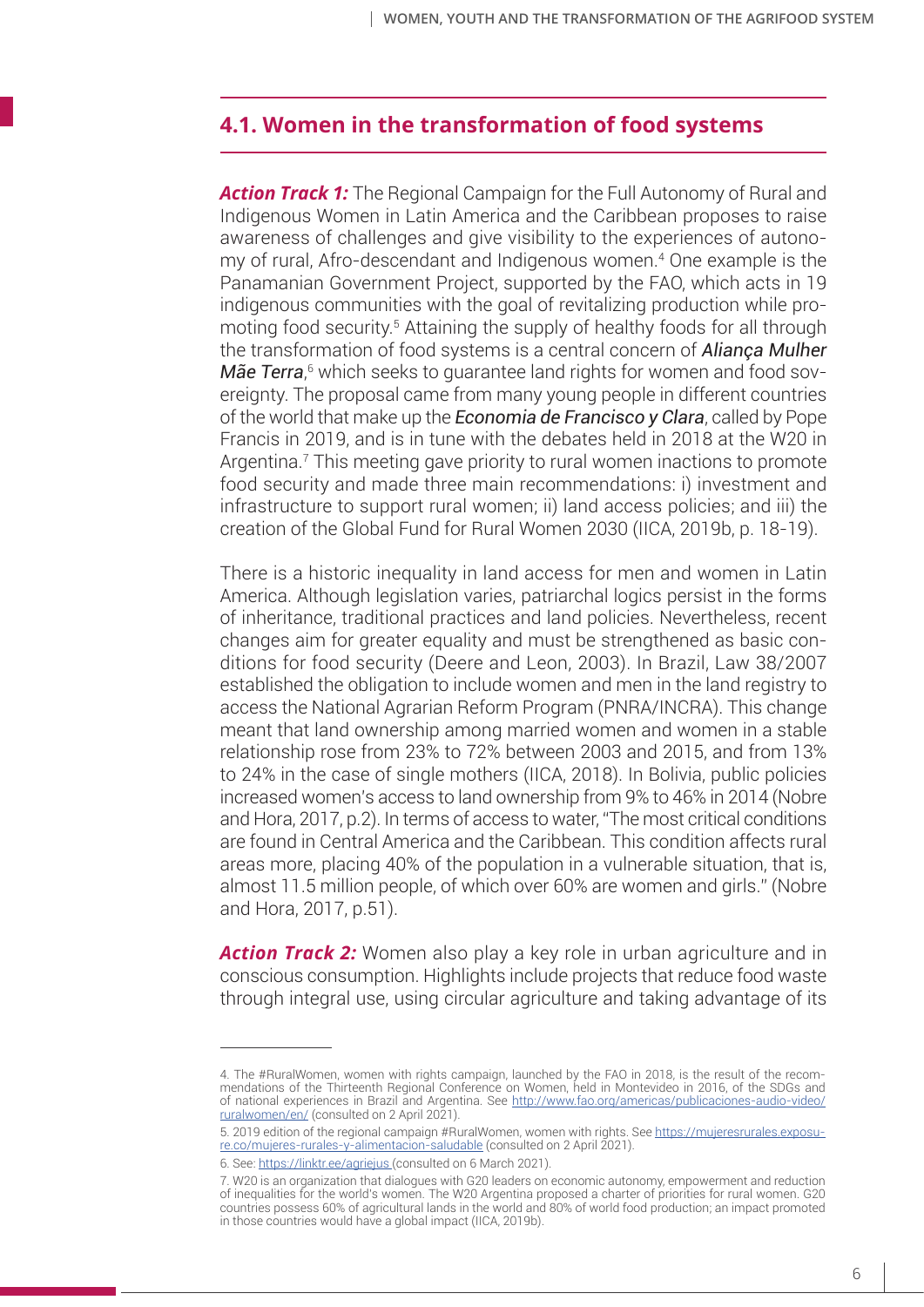potential for regeneration, closing the cycle of nutrients, returning organic material to the biosphere and improving soil. Initiatives such as food banks;<sup>8</sup> the food waste competition *Pérdidas y desperdicios de alimentos: MercaDom 2017*—*Centro de Emprendimiento e Innovación* — Intec, Dominican Republic (Weitzman, 2018); the **Revolução dos Baldinhos**<sup>9</sup>; the Productive Gardens<sup>10</sup>; and the project Favela Orgânica<sup>11</sup> point to possible paths. To shorten distances between food producers and consumers, two Brazilian initiatives stand out for family farming, based on associations and cooperatives in the public field: the Food Procurement Program (PAA)12 and the National School Food Program (PNAE). The PNAE benefits children and young people directly as the food is used for school meals. In Mexico, following the PNAE's example, the Sustainable Schools program was created, with four central tenets: intersectoral coordination and social participation; food and nutrition education; improvement of school infrastructure; and incorporation of suitable, healthy options in keeping with local culture. The project is aimed at women from local communities and schools.13

Digital technologies play an increasingly important role in ties between food consumers and producers. However, gender equalities can also be observed here. Although women have a higher average education than men, many have fewer chances to access information and communication technologies (ICTs). These barriers impact commercialization, access to information and political participation, as well as increasing social isolation, aspects that were analyzed in an IICA survey (2020), in which gender inequalities were identified in access to mobile phones in twenty-three countries of Latin America and the Caribbean.

*Action Track 3:* Access to funding and productive resources are among the main factors affecting gender equality in the context of family agrifood production. Indigenous and Afro-descendant women are even more affected. Nevertheless, some positive experiences stand out, such as the National

<sup>8.</sup> Food banks were set up in different countries in Latin America, receiving products from subsidized purchases or charity forms of organization and distributing for free or at a low cost for low income populations. In Brazil, these are regulated by the Brazilian Food Bank Network—RBBA, Rede Brasileira de Bancos de Alimentos—and receive foods from food procurement programs, such as the National Food Acquisition Program and the National School Food Acquisition Program. See https://www.gov.br/cidadania/pt-br/acesso-a-informacao/carta-de-servicos/desenvolvimento-social/inclusao-social-e-produtiva-rural/programa-banco-de-alimentos (consulted on

<sup>15</sup> March 2021).

<sup>9.</sup> The *Revolução dos Baldinhos* is an example of an associative experience that brought communities together to fight food waste. With 150 families currently registered, it promotes the collection and treatment of food waste to combat rat infestation with the production of organic fertilizer and maintenance of school allotments. See https://lincsocial.wordpress.com/2020/08/12/revolucao-dos-baldinhos/ (consulted 15 March 2021).

<sup>10.</sup> Productive backyards have multiplied as a method for promoting healthy eating in rural areas and the city, often integrated with school allotment projects. The appreciation of traditional forms of planting associated with new technologies drives what before was an invisible and unvalued job for women (Rocha. 2017)—see *Projeto Quintais Produtivos of the Articulação Semiárido Brasileiro* (ASA): http://www.asabrasil.org.br. The productive farms initiative is the result of the coordination of the Fundo Casa Socioambiental, the Fundação SOS Mata Atlântica and the Associação dos Catadores de Marisco da Ilha Grande do Piauí: https://casa.org.br/quintais-produtivos-uma-legitima-ciranda-agroecologica/ (consulted on 15 March 2021).

<sup>11.</sup> Initiative created in 2011 in the Babilônia favela in Rio de Janeiro. It focuses on the full use of foods (down to the stem), through the promotion of workshops, courses and talks on the subject. It also organizes urban agriculture working groups in the favelas of Rio de Janeiro, with a focus on food sovereignty for women. See: https:// favelaorganica.com.br/pt/ (consulted on 16 March 2021).

<sup>12.</sup> The Direct Purchase with Simultaneous Donation modality accepts a greater variety of products and, therefore, is the most used, directly or indirectly, by women who historically tend to produce a greater variety of foods in allotments and backyards (Siliprandi and Cintrão, 2011).

<sup>13. 2019</sup> edition of the regional campaign Rural women, women with rights. See https://mujeresrurales.exposure.co/mujeres-rurales-y-alimentacion-saludable (consulted 2 April 2021).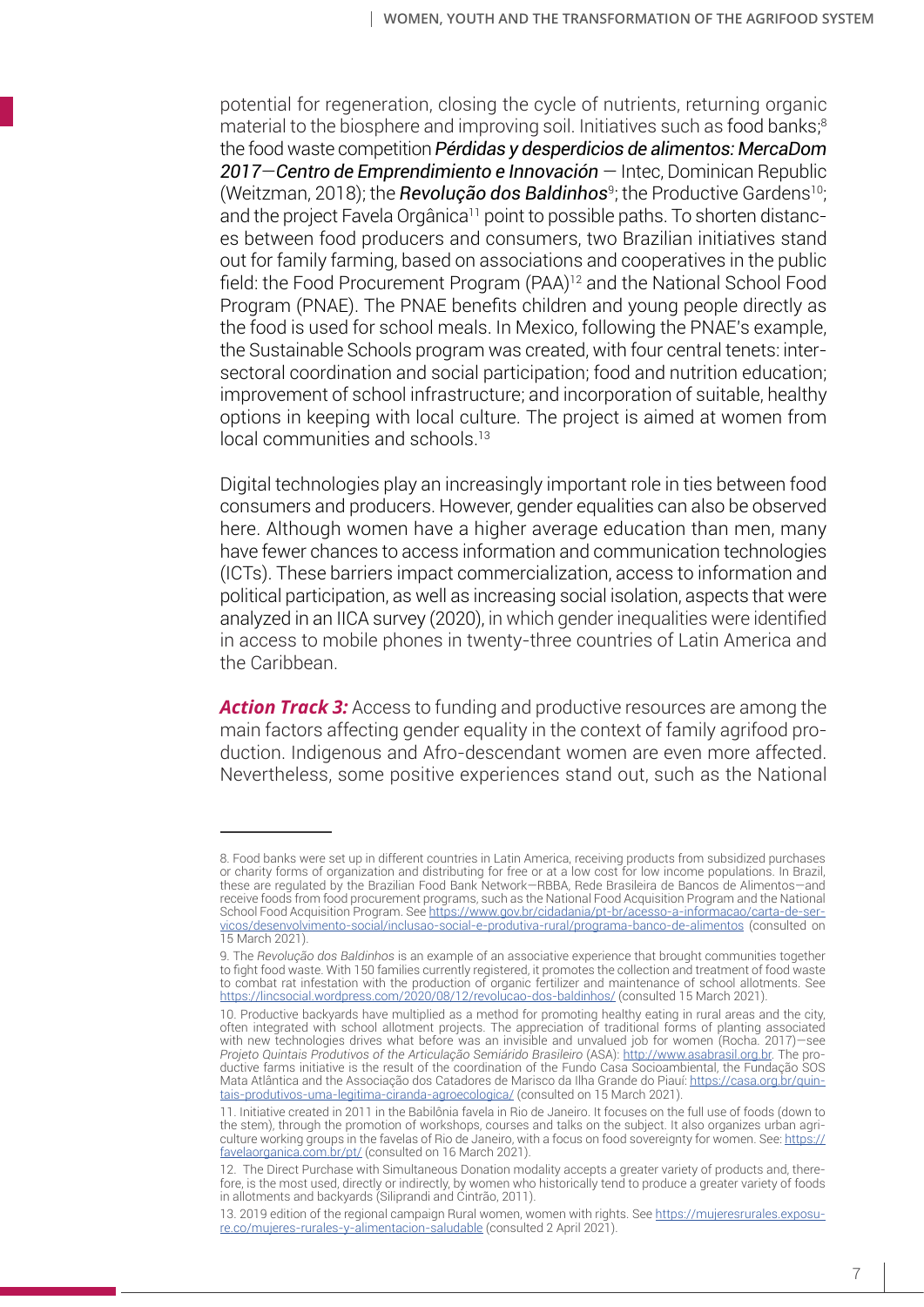Program for Strengthening Family Farming—PronafMulher14—in Brazil. In Colombia, women can access microloans offered by Bancamía, Fundación Microfinanzas BBVA, and the Microloan Program for Basic Adaptation in Ecosystems (MEbA).This program established a model cooperative farm in conjunction with UN Environment at the Colegio ICAM (Institute of Agricultural and Environmental Sciences), which has diverse technologies for the adaptation and mitigation of the effects of climate change on crops, and technologies for improving productivity.15

Participative certification systems also support nature positive models. In Brazil, one of the most successful experiences is that of *Mulheres Organizadas em Busca de Igualdade* (MOBI), made up of women farmers from the Family Farming Cooperative of Poço Fundo e Região (Coopfam),<sup>16</sup> who produce Women's Organic Coffee. The *Quebradeiras de Coco Babaçu* organized in the northern and northeastern regions of Brazil, created an agroexport model based on associations that generate income and promote the preservation of babassu plantations.<sup>17</sup>

*Action Track 4:* The Global Gender Gap Report (WEF, 2021) indicates that economic inequality and unequal opportunities for women rank second on the list of the five categories of inequity analyzed, only behind political representation. Only 58% of countries show clear advances towards gender equity in this index. AT4 focuses on the "structural invisibility of gender questions in rural spaces." Although women do many jobs, agricultural work is, in general, seen as an extension of the home and, therefore, it is not considered or valued as a productive activity (Jalil, 2019). According to data gathered in the ECLAC survey between 2007 and 2014 on time use and remuneration for work done, rural women continue to have a paid and unpaid working day three times longer than in the case of men, and in Mexico a working week for a woman is as much as 80 hours, of which 67 is unpaid work, compared to 70 hours for men, with only 25 hours of unpaid work (Nobre and Hora, 2017).<sup>18</sup> The series of regional and hemispheric forums on rural women and equity in the context of the Covid-19 pandemic in the Americas, promoted by IICA in May 2020, highlighted the fundamental role that women play in the fight against the pandemic, as they are responsible for the majority of the activities of care and unpaid work, the production of food for self-consumption and the diversity of foods consumed by the population. Because of all this, they have a large work burden and are exposed to numerous risks in periods of crisis and instability.

<sup>14.</sup> The Pronaf was created in 1996 and in 2004 the Pronaf Mulher line was established (Heredia and Cintrão, 2006). 15. 2019 edition of the regional campaign #RuralWomen, women with rights. See https://mujeresrurales.exposure.co/la-importancia-del-acceso-a-servicios-financieros (consulted on 2 April 2021).

<sup>16.</sup> See: https://coopfam.com.br (Consulted on 10 March2021).

<sup>17.</sup>The babassu breakers (*Quebradeiras de Coco Babaçu*) are over 300,000 women in five Brazilian states (Nobre and Hora, 2017). The transformation of babassu plantations into Resex (Extractive Reserves) and the Free Babassu Act (Act No. 231/2007) are some of the achievements of this process (Antunes, 2006).

<sup>18.</sup> Research carried out with data from Brazil, Colombia, Ecuador, Honduras, Mexico, Peru and Uruguay. ECLAC, *División de Asuntos de Género, sobre la base de tabulaciones especiales de las encuestas de uso de tiempo de los respectivos países.*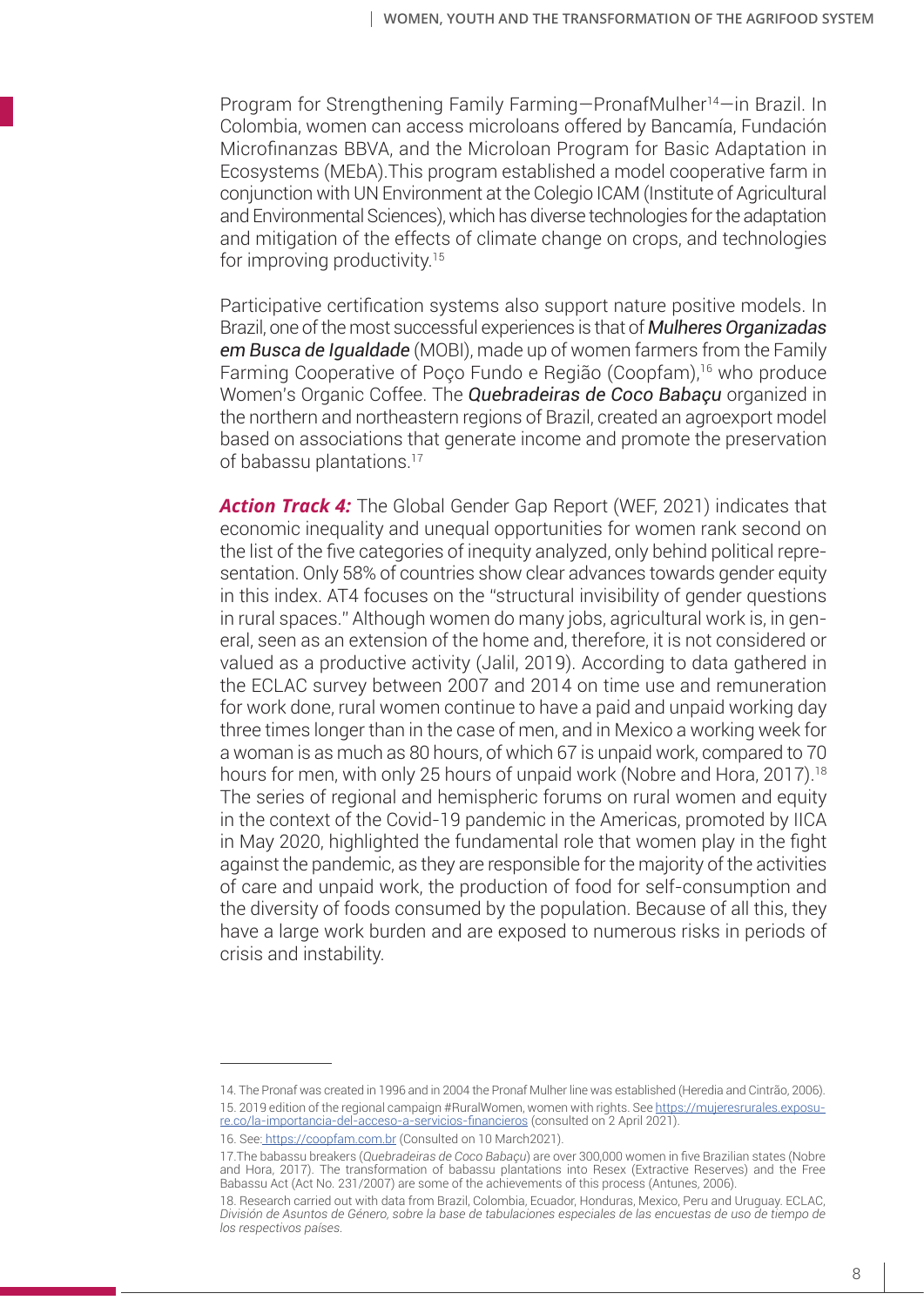This set of inequalities and violence restricts rural women's access to programs and policies. In receiving only one tenth of the technical assistance that men receive, women's productivity is between 20% and 30% lower than men's (IICA, 2019b). An interesting experience designed to bridge this gap is *Tejiendo Redes*, a program for artisanal fishing women in Chile which provides business training, technical assistance and equipment for four lines of production: gastronomy; adding value to marine products; coastal tourism; and local identity crafts.<sup>19</sup>

**Action Track 5:** Participation is a right established by the UNDROP.<sup>20</sup>For women, participation is a way of tackling patriarchal relationships that exist in families, associations and cooperatives, and in public spaces. It also has positive impacts on the levels of violence. Although intrafamilial violence and sexual division of work persist, women who form part of social movements report that they have more confidence and self-esteem in relationships with their husbands and more autonomy to manage their time and finances (Castro, Dulci and Carvalho, 2020; Antunes, 2006).

There is a great number of local, national and regional experiences of organization and participation of women in general, and of rural and indigenous women in particular. Relevant cases include the Conference on Rural Women in Latin America and the Caribbean (Brasilia, 2014), the 7th Continental Meeting of Indigenous Women (Guatemala, 2015) and the 13th Regional Conference on Women (Montevideo, 2016). In Chile, the *Mesa de la Mujer Rural*, with the participation of 19 organizations of rural and indigenous women, promotes networks that increase access to spaces of dialogue with government organizations to be able to submit their demands and difficulties, thus accelerating the response of government authorities and guaranteeing forms of social control.21 Equity in participation and formal recognition of work and rights have been part of the agenda of the Brazilian trade union movement since the 1980s (Bordalo, 2011). Since 2000, the *Marcha das Margaridas* has mobilized women all over the country, and diverse social movements have been conceived to submit a political agenda to the Federal Government (Silva, 2008). In Chile, female seasonal workers organized under the National Association of Rural and Indigenous Women—ANAMURI (Nobre and Hora, 2017). In Colombia, the Mobilization of Black Women from the North of the Cauca for the Care of Life and the Defense of Ancestral Territories held a major demonstration in 2014.

#### **4.2 Youth in the transformation of food systems**

*Action Track 1:* The question of land is fundamental for rural youth organizations. The issue formed part of the discussions in the context of the

<sup>19. 2019</sup> edition of the regional campaign #RuralWomen, women with rights. See https://mujeresrurales.exposure.co/acceso-a-capacitacion (consulted on 2 April 2021).

<sup>20.</sup> Article 15 states "the right to participate in decision-making processes on food and agriculture policy and the right to healthy and adequate food produced through ecologically sound and sustainable methods that respect their cultures."

<sup>21. 2019</sup> edition of the regional campaign #RuralWomen, women with rights. See https://mujeresrurales.exposure.co/cultivando-liderazgos (consulted 2 April 2021).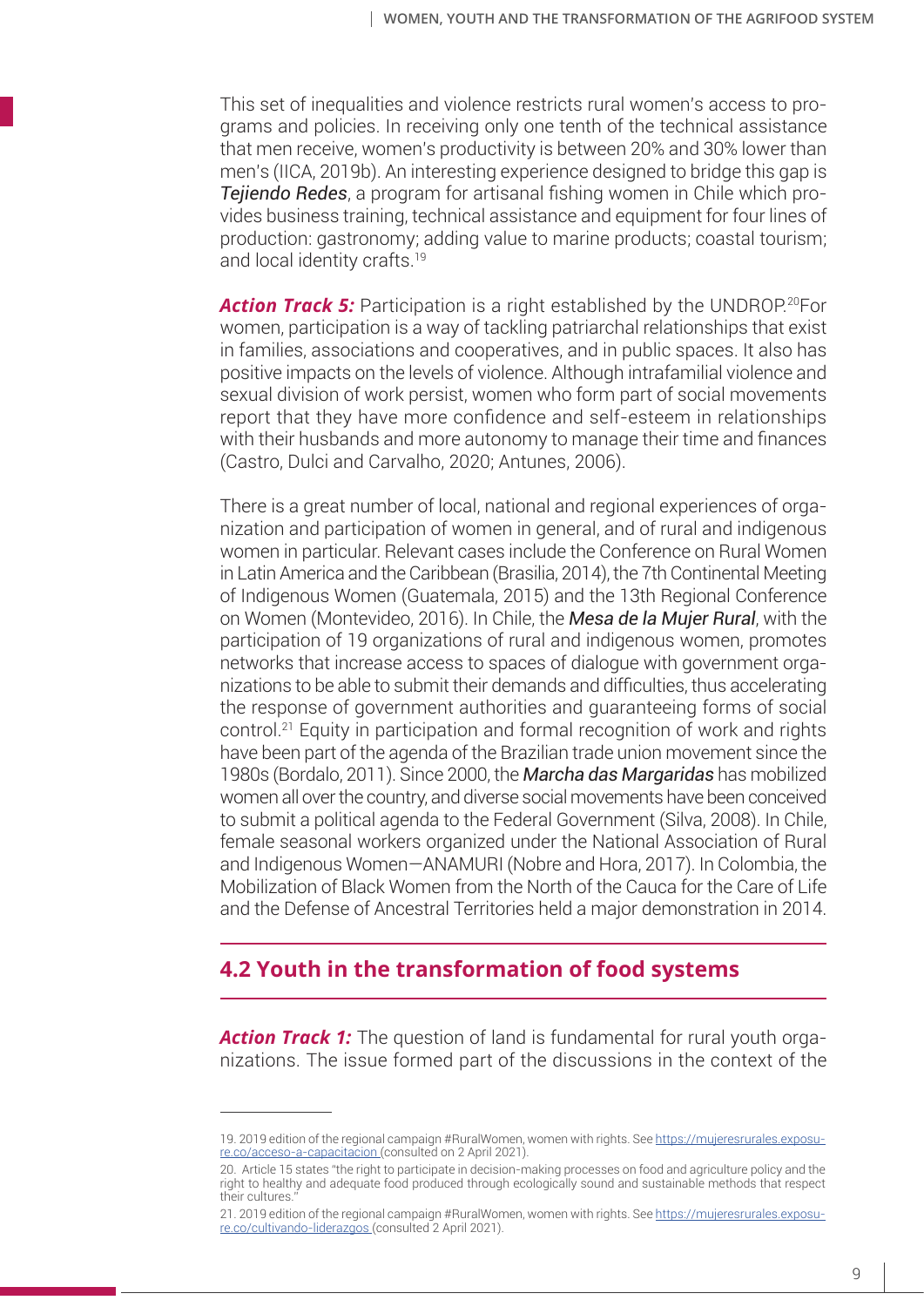virtual forums *Juventudes rurales construyendo la nueva agricultura post COVID-19*, organized by IICA in 2020, and this is also the objective of a recent initiative by the Uruguayan government. The **Tierra de Jóvenes** program,<sup>22</sup> launched in 2019, aims to assign lands to groups of young people, a measure that strengthens youth associations. In Brazil, the *Línea Nossa Primeira Terra* initiative, related to the National Program of Territorial Credit (PNCR), remained in force for some years in which it awarded lower interest rates to young people for buying land.

*Action Track 2:* New Technologies and digital media can become important allies for shortening distances<sup>23</sup> and cutting out intermediaries. This opens up two areas of opportunity: i) qualification and training; and ii) sales and generation of income. Access is also increased to training content and, at the same time, platforms are created for the diffusion of products and to connect food producers and consumers. Young people have greater potential for full access and use of these tools, due to their familiarity with the technical aspect, their language abilities and the time they spend online. The virtual community *Yo, joven y rural*24 is a digital network of rural young people of the National Rural Youth Network of Chile, supported by the Institute of Agricultural Development (INDAP) of the Chilean Agriculture Ministry.

In order to bring food producers and consumers closer together, three US experiences stand out for specifically supporting young people: Denver Youth Farmers' Market Coalition, <sup>25</sup> Grow NYC<sup>26</sup> and Youth Farm Box.<sup>27</sup>In Ecuador, the *Machete y Garabato*<sup>28</sup> initiative brings together students from the agronomy degree course at the Universidad Técnica de Quevedo and young people from local communities who attend the Centro Agrícola Cantonal de Quevedo. This training and agroecological production work includes the recovery of the Maculillo River and contributes to the production of healthy foods, sold on the free market in the city of Quevedo.

**Action Track 3:** As in the case of women, young people all over the world face challenges in financing youth production. Some countries have specific initiatives, such as the credit line *Emprende Joven Rural*, awarded by the INDAP in Chile. Brazil also has the *Pronaf Jovem* line.

<sup>22.</sup> This program was the result of a partnership between the National Youth Institute, the Ministry of Social Development, the General Office of Rural Development of the Ministry of Livestock, Agriculture and Fisheries and the National Colonization Institute. See: https://www.gub.uy/ministerio-ganaderia-agricultura-pesca/comunicacion/noticias/llamado-tierra-jovenes-es-primer-paso-apunta-romper-inercia (consulted on 3 March 2021).

<sup>23.</sup> In this respect, the concept of food miles (Coley, Hoard, Winter, 2009) shows the enormous distances that food travels from the field to the table, with a direct impact on climate change.

<sup>24.</sup> See: http://yojovenyrural.cl (consulted 3 March 2021).

<sup>25.</sup> A product of the alliance between Denver Urban Gardens, Slow Food Denver and Denver public schools, the initiative was conceived in 2008, using the school gardens to grow food, promote sales skills and involve communities in cooking classes, for better use of foods and better dietary health.

<sup>26.</sup> Based in New York, promoting school allotments, local farmers markets, direct purchases from migrant farmers and activities related to recycling and food use. Originally known as Youth markets. See https://www. grownyc.org/farmstands (consulted 3 March 2021).

<sup>27.</sup> Box of products from young farmers of the Berkeley Farmers' Market, located in California, USA. Promoted by the Youth Environmental Academy of the Ecology Center, the project was developed in the context of the Covid-19 pandemic. See https://ecologycenter.org/blog/youth-environmental-academy-announces-farm-box-pilot-program/ (consulted 3 March 2021).

<sup>28.</sup> See: https://www.porlatierra.org/docs/05c68d34f221adcb473cddca2da8d81b.pdf (consulted on 4 March 2021).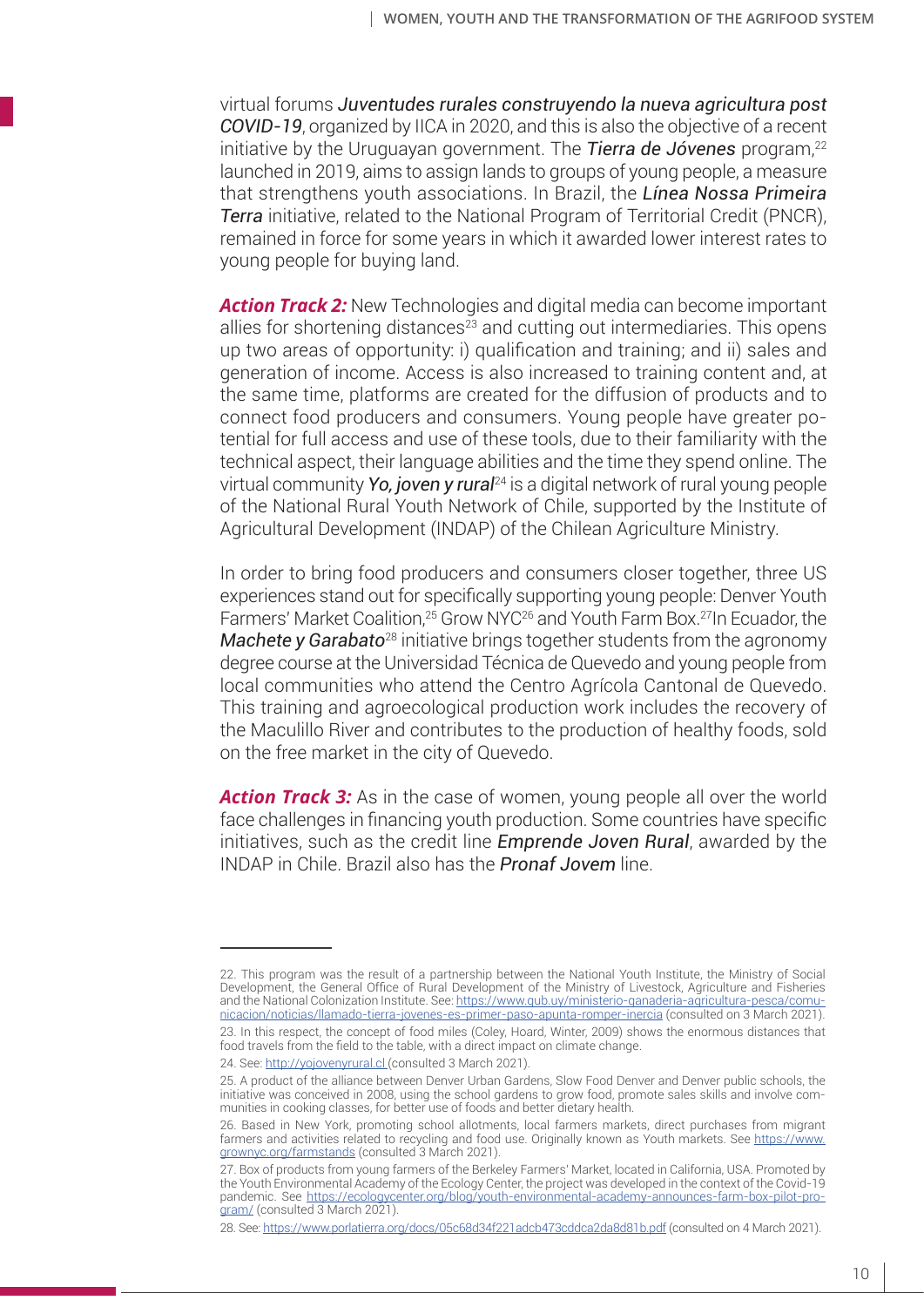Another crucial aspect regarding the economy of scale is knowledge and its applicability. In this respect, three Brazilian initiatives have had a direct and positive effect on the training of rural young people in recent decades: i) the process of expansion and internalization of public universities and federal technical education institutes;<sup>29</sup> ii) the establishment of the Network of Alternance Training Centers (Ceffas)<sup>30</sup>; and iii) the National Education Program on Agricultural Reform (*Pronera*).31 In Puerto Rico, the experience of the Puerto Rican Organization of Ecological Agriculture<sup>32</sup> shows how it is possible to involve young people in the process of environmental restoration of territories, combining learning techniques that increase productivity and the productive scale on small lands, using the peasant-to-peasant method. Programs and initiatives such as these are important due to the high levels of education inequality observed in the region. Of the rural youth of Latin America and the Caribbean, only 56%of students from poor families attend secondary school and only 9% access higher education (OECD, ECLAC and CAF 2017). Guaranteeing the right to education in rural communities implies the use of methodologies and educational materials adapted to the context of those territories.

*Action Track 4:* To promote equitable ways of life, the structural challenges of the labor market must be addressed. Although the educational level of rural young people is higher than that of previous generations,<sup>33</sup> they enter the labor market earlier and in more precarious jobs with lower salaries than their urban peers. According to 2019 data from the ECLAC Youth Observatory for Latin America and the Caribbean (JUVeLAC), in Latin America there is a significant proportion of young people who work in the informal sectors of the economy. This trend is more pronounced in rural areas (61%) than in urban areas (37%).

Many of them do not have a work contract or have temporary contracts "in highly demanding jobs, receiving low pay and with limited access to social protection services, which is connected to working in informal, precarious or seasonal jobs" (Guiskin, 2019, p.31).<sup>34</sup> Lower levels of trade union membership are also observed, in comparison with older people who themselves have low levels of trade union organization (Martine, 2016, *apud* Nobre and Hora, 2017). Data from Latin America and the Caribbean in recent decades show a decrease in unpaid work by young people on family properties and an increase in non-farm rural employment (NFRE). Nevertheless, 51.3% of

<sup>29.</sup> With the expansion of the public higher education system in Brazil, 18 federal universities and 173 university campuses were created, as well as 360 technical education institutes between 2003 and 2014, which took the number of students from 505,000 to 932,000 in the same period.

<sup>30.</sup> The *Rede Ceffas* consists of schools that use alternance teaching developed specifically for rural young people. In 2015, there were 268 educational centers of the *Rede Ceffas* in the country, distributed in 20 states.

<sup>31.</sup> The Pronera was created in 1998 to raise the level of schooling of beneficiaries of agrarian reform. The program provided support for 167,000 students under the modality of Education for Young People and Adults (EJA), and educated 1765 specialized students, 9116 at middle level and 5347 at higher level. See https://www.ipea. gov.br/portal/images/stories/PDFs/relatoriopesquisa/160630\_relatorio\_o-programa-nacional.pdf (consulted on 21 February 2021).

<sup>32.</sup> See: https://www.facebook.com/organizacionboricua/ (consulted on 4 March 2021).

<sup>33.</sup> From 1990 to 2016, the literacy rates for Latin America and the Caribbean increased from 85% to 94% (SITEAL, IIPE, UNESCO).

<sup>34.</sup> The comparison between urban and rural young people indicates that, at the start of their working life (15- 19 years), the wage differences are less pronounced, but take on great relevance in the 20-24 years range, and this marks inequalities and opportunities for the rest of their lives (Guiskin, 2019).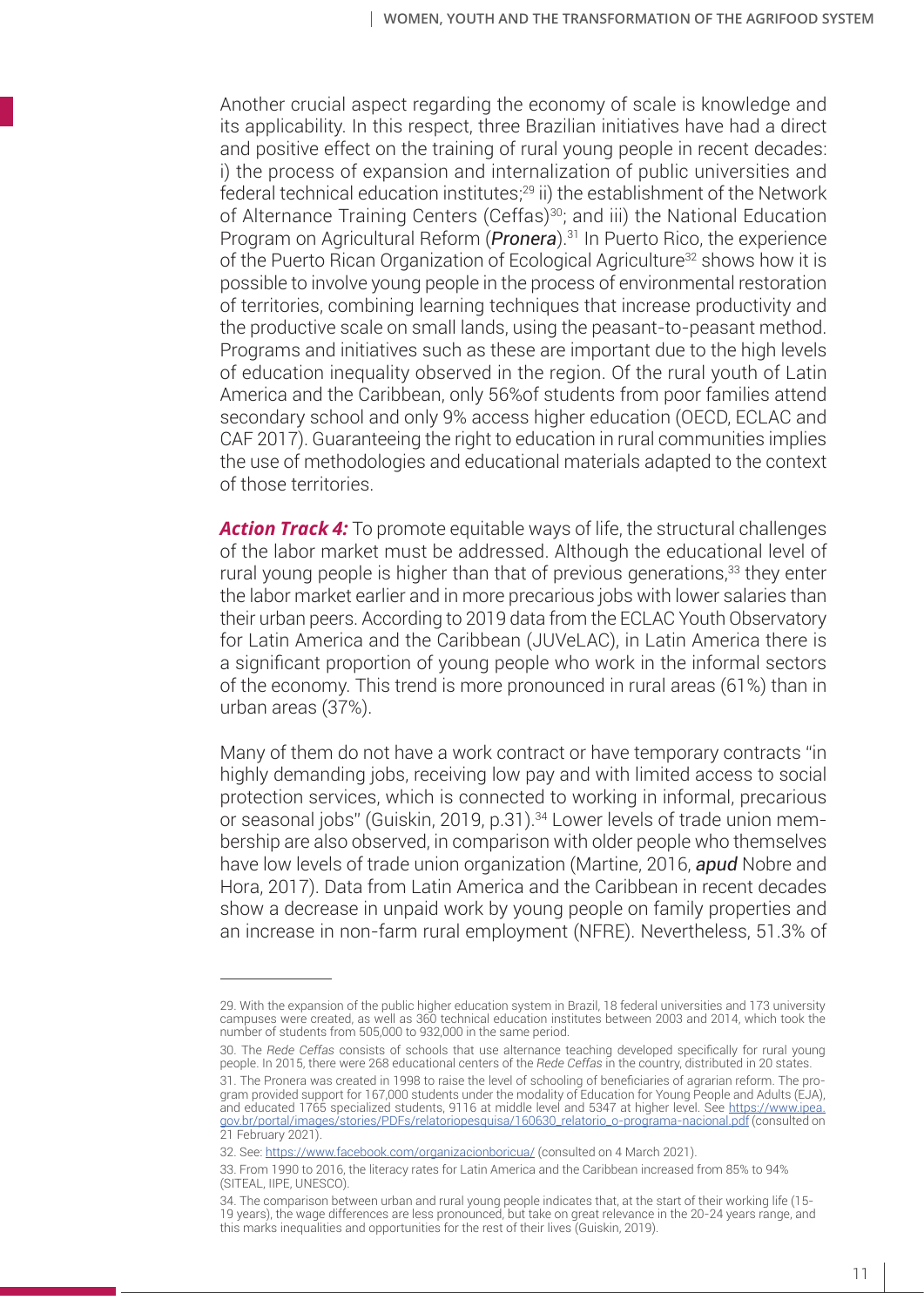women and 29.9% of young people who work in agriculture are not paid for their work (Nobre and Hora, 2017).

The absence of public policies is a historical reality for rural young people. In order to bridge these gaps and guarantee rights, the Specialized Meeting on Family Farming of MERCOSUR (REAF) enacted Recommendation no. 07/2017 on public policies for the rural youth of the subcontinent (REAF, 2017).

*Action Track 5:* The creation of a sense of belonging goes hand-in-hand with the strengthening of participative spaces and processes. In the case of young people in particular, this process strengthens perspectives of belonging in rural areas associated with the will to transform rural spaces (Fernando, 2012). The construction of the National Plan for Rural Youth and Succession in Brazil<sup>35</sup> constitutes an important experience in the production of public policies based on an alliance between the State and civil society. Signed as a presidential decree of the federal government, the plan includes five aspects: i) land and territory; ii) work and income; iii) rural education; iv) quality of life; and v) participation, communication and citizenship.

The formation of youth networks and the promotion of exchanges is an important strategy for the coordination of youth and the construction of interterritorial alliances. The Latin American Network of Rural Young People (Relajur) was one of the first experiences at regional level. The Chilean INDAP has a formal forum of citizen participation for rural young people with the objective of promoting exchanges between rural young people and accompanying the development of rural communities in the country.36 Notable elements in North America include the National Farmers Union of Canada with a network dedicated to young farmers called Young Agrarians.<sup>37</sup>

**5**

### **Recommendations and considerations on challenges and paths to follow**

The processes and initiatives mentioned above show that the paths for the materialization of new food systems are already being marked out by private entities, local and national governments and by civil society, with the cooperation of international organizations throughout the American continent. The full development of women's and young people's capacities in the food systems requires, therefore, coordinated, integrated and comprehensive actions, on different geographic scales—local, national, regional and global—and for sustainability to form part of economic, political and environmental plans.

<sup>35.</sup> See https://issuu.com/assessoriadejuventudemda/docs/publica\_\_\_\_o\_site\_mda (consulted on 6 March 2021). 36. At present the program has 16 regional roundtables, 35 area roundtables and 5 communal roundtables, involving the participation of 665 young people connected to social organizations.

<sup>37.</sup> See: https://youngagrarians.org (consulted 4 March 2021).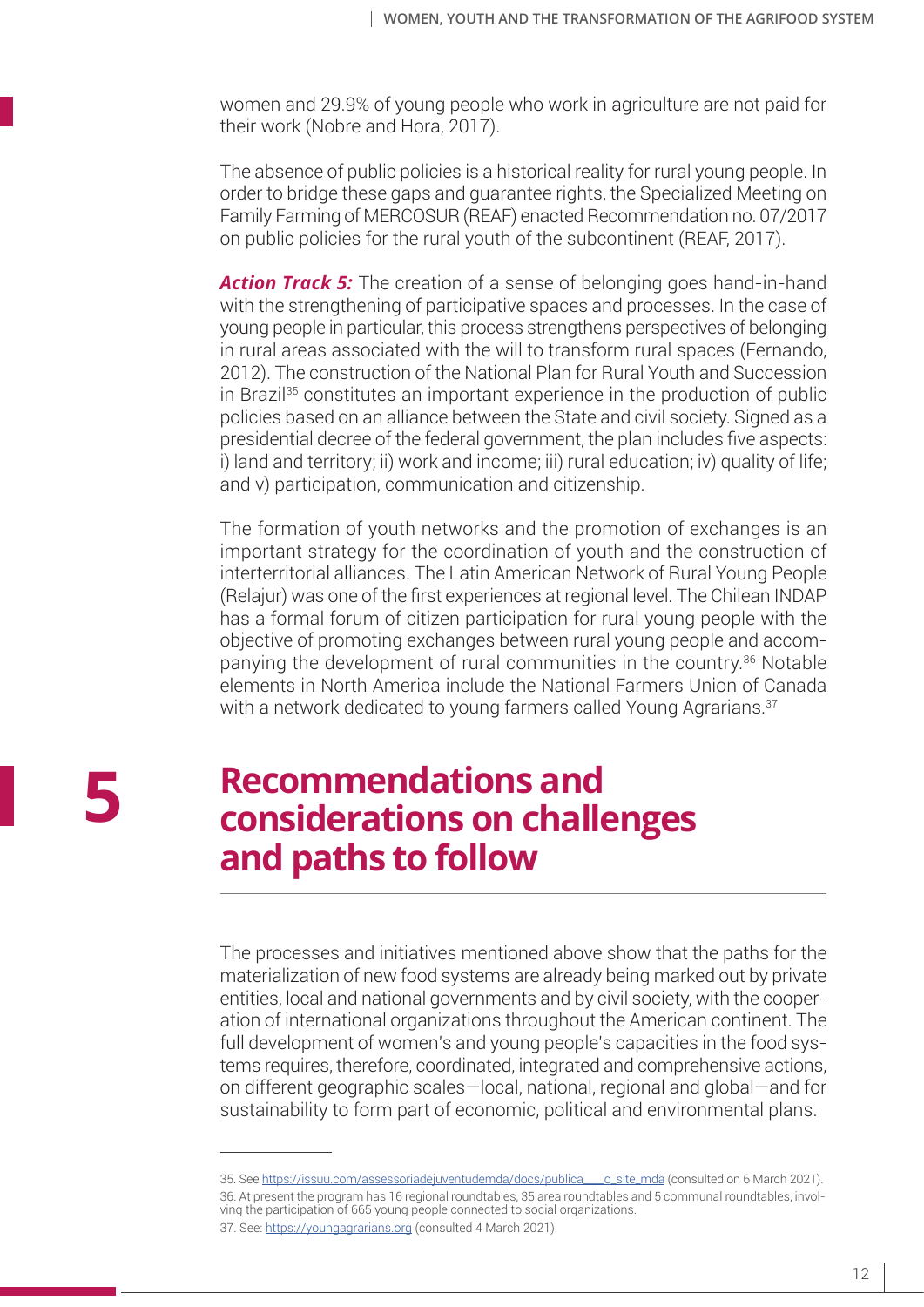Three pillars must orientate this strategy: i) guarantee of rights; ii) climate change agenda; and iii) the promotion of public policies constructed with social participation.

Rights must guarantee and go beyond the access to the land, natural and productive resources and quality of life for women and youth. Just as important as the creation of new rights is the enforcement of those already established, given that all over the world an imbalance continues to be observed between established formal rights and the persistence of effective inequalities (Miguel and Biroli, 2014). With regards to women and youth, international treaties and declarations must be respected, such as the UN Declaration on the Rights of Peasants and Other People Working in Rural Areas (UNDROP) and the UN Declaration on the Rights of Indigenous People (UNDRIP). With specific reference to Indigenous peoples, the Ibero-American Action Plan for the Implementation of the Rights of Indigenous Peoples<sup>38</sup> commits in its goal no. 2 to "include the perspective of indigenous peoples, with special consideration for women and youth, in the national plans for implementing and monitoring the 2030 Agenda and the SDGs."39

As indicated in AT4, climate change is the central focus of our era, and we find ourselves at a decisive moment. Although the relationship between climate change and inequalities reinforces certain patterns in a vicious circle, it is possible to transform it into a virtuous circle through actions dedicated to increasing resilience and promoting the well-being of human beings and nature. The agrifood system plays a major role in the climate change agenda, at all stages of production, transformation, distribution, consumption and availability. The need to involve rural and urban women and young people in the climate change agenda was recognized by COP 22, the United Nations Conference on Climate Change, in 2016. The Sunrise Movement<sup>40</sup> of the United States is one mobilization experience that can be highlighted, contributing to the enactment of Resolution 109.<sup>41</sup> better known as the Green New Deal. Many potentialities address the question of decent work and the so-called green jobs for rural women and youth and focus on aspects of prevention, mitigation and adaptation to the changes underway (Nebuloni and Gardiner, 2017).

The emphasis on public policies is based on understanding the food system as a common good, at the service of people and, therefore, the object of public and state regulation. The guiding principle of the 2030 Agenda is to "Leave no one behind."42 It is important to ensure a "real inclusion and multi-actor perspective to achieve equity and equality" (IICA, 2019, p.2). In this respect, instead of being considered vulnerable, women and young people must be

<sup>38.</sup> Signed in Antigua, Guatemala, 5 April 2018.

<sup>39.</sup> See: https://oij.org/no-dejar-nadie-atras-pueblos-indigenas-y-la-agenda-2030-en-los-paises-de-iberoamerica/ (consulted on 2 March 2021).

<sup>40.</sup> See: https://www.sunrisemovement.org/?ms=SunriseMovement-WeAreTheClimateRevolution (consulted 6 March 2021).

<sup>41.</sup> See: https://www.congress.gov/116/bills/hres109/BILLS-116hres109ih.pdf (consulted 6 March 2021).

<sup>42.</sup> All over the continent there is a "strong presence of nongovernmental organizations, religious organizations and/or community groups that work on particular youth issues, but there are few structures specifically for young people with goals, agendas and strategies with an impact on public policies. There is a clear lack of spaces where young people play a leading role in taking decisions on territorial powers" (IICA, 2019, p.6).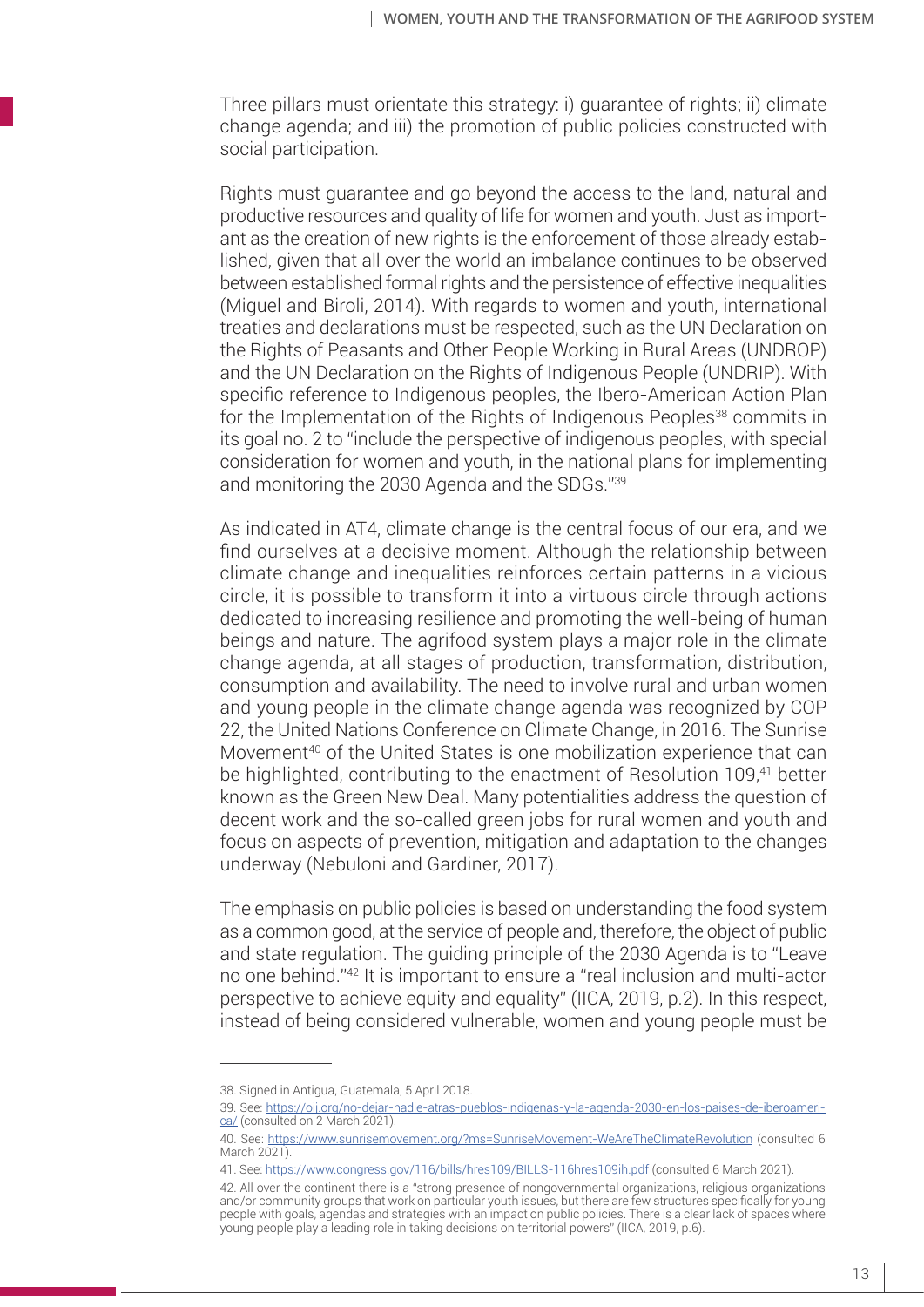perceived as strategic and they must be supported based on their diversity and potential.

#### **Recommendations**

The following recommendations require coordination with governments, private initiative, civil society, research institutes, universities and international organizations which prioritize women and young people of family and peasant farming, and agro-extractive communities, Indigenous peoples and Afro-descendants.

**Official statistical data:** the invisibility of women and young people is due to a great extent to the lack of data and analysis of their work and living conditions. For this it is necessary to:

**•** Collect data and construct suitable indicators, using participative methodologies which complement approaches focused exclusively on the income43 of people and countries;

**•** Collect and analyze data disaggregated by gender and age whose divulgation allows the creation, management and monitoring of public policies and the orientation of corporate strategies.

**Social participation of women and vouth–**Creation of participative spaces with representation of women and young people, that effectively promote the exchange and active participation of social subjects in public and private spaces. Strengthening of forms of territorial management that respect the diversity of women and young people. Creation or strengthening of:

**•** Tripartite spaces such as: 1) Councils and conferences in Brazil that take place in the territories, connected with the States and at federal level; 2) Territorial associations, with experiences of specific organization in gender and youth; 3) the ILO's Decent Work Agenda, which establishes tripartite forums (governments, employers and employees) to define labor questions and related conflicts.

**•** Actions that promote leadership and contribute to the reduction of inequalities in the representation of women and young people at local level, in spaces of governmental and parliamentary representation, at municipal, state/county and national level.

**Accountability with participation of women and youth—**Transparency and social control are fundamental elements for the construction of sustainable spaces and processes. Therefore, they must be taken as strategic principles and habitual practices of public, private and civil society actors, ensuring the broader participation of women and young people.

<sup>43.</sup> The ILO proposes analytical measures in this respect, including: i) forms of obtaining an income for unpaid work, done mainly by women; ii) indicators of externalities, especially ecological ones; and iii) indicators related to the distribution and equity of economic growth (ILO, 2019).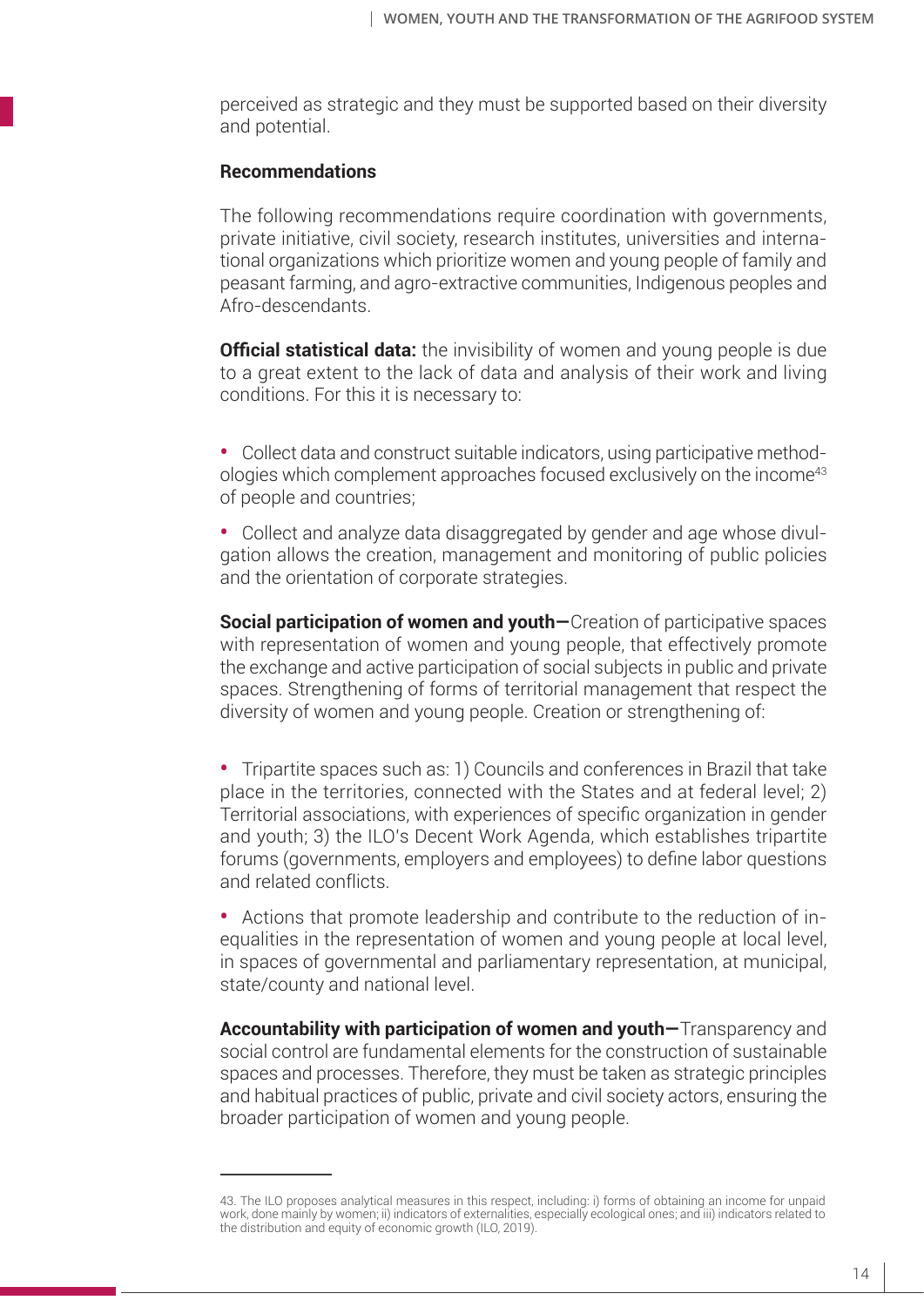**Coordination of actions to value the participation of women and youth—** The design of food systems implies holistic, comprehensive and integrated visions of subjects, landscapes and activities. In this regard, it implies going beyond the concept of the food chain focused exclusively on a specific food/productive sector. Women and young people must be seen as part of a whole. Food systems must be able to value and boost the heterogeneity of diets and food cultures.

**Development of knowledge and technologies to reduce generational and gender inequalities—**Access to ICTs is fundamental for any proposal of progress towards new agrifood systems, and for this it is necessary to:

**•** Promote intergenerational ties to bridge the gap in the appropriation of new technologies, as various experiences of production and sales showed in the context of the Covid-19 pandemic;

**•** Broaden coverage and quality of rural connectivity for women and youth, which contributes to the formation of knowledge networks that involve the state, the markets, civil society and research institutions, with a potential positive impact on the increase of agricultural and agro-extractive productivity and production;

**•** Increase access to contextualized schooling and continuous education, through the coordination of funding of productive projects for women and young people.

**Income, credit and development to increase access for women and youth—** Funding, access to resources and the improvement of income from paid work for women and young people requires a broad articulation of public actors, financial agents and companies' compliance with international agreements. It is important to promote and/or create:

**•** Direct credit for women and young people, individuals, cooperatives or associative experiences;

**•** Credit policies accompanied by lines of support for production run by women and young people in a situation of poverty, without financial guarantees, and in the stage prior to obtaining a bank loan. Such policies must also offer free technical assistance and be oriented towards structuring sustainable productive systems.

**Access to land, means of production and commercialization to broaden access for women and youth—**Promoting the right to land, natural resources, means of production and commercialization, with a focus on socioenvironmental justice, through governmental actions with the support of international organizations.

**Sustainability, security, food sovereignty, and quality of life valuing the inclusion of women and youth—**New agrifood systems urge us to advance towards an ecological transition that promotes harmony and global, regional, national and local actions, and which at the same time demands: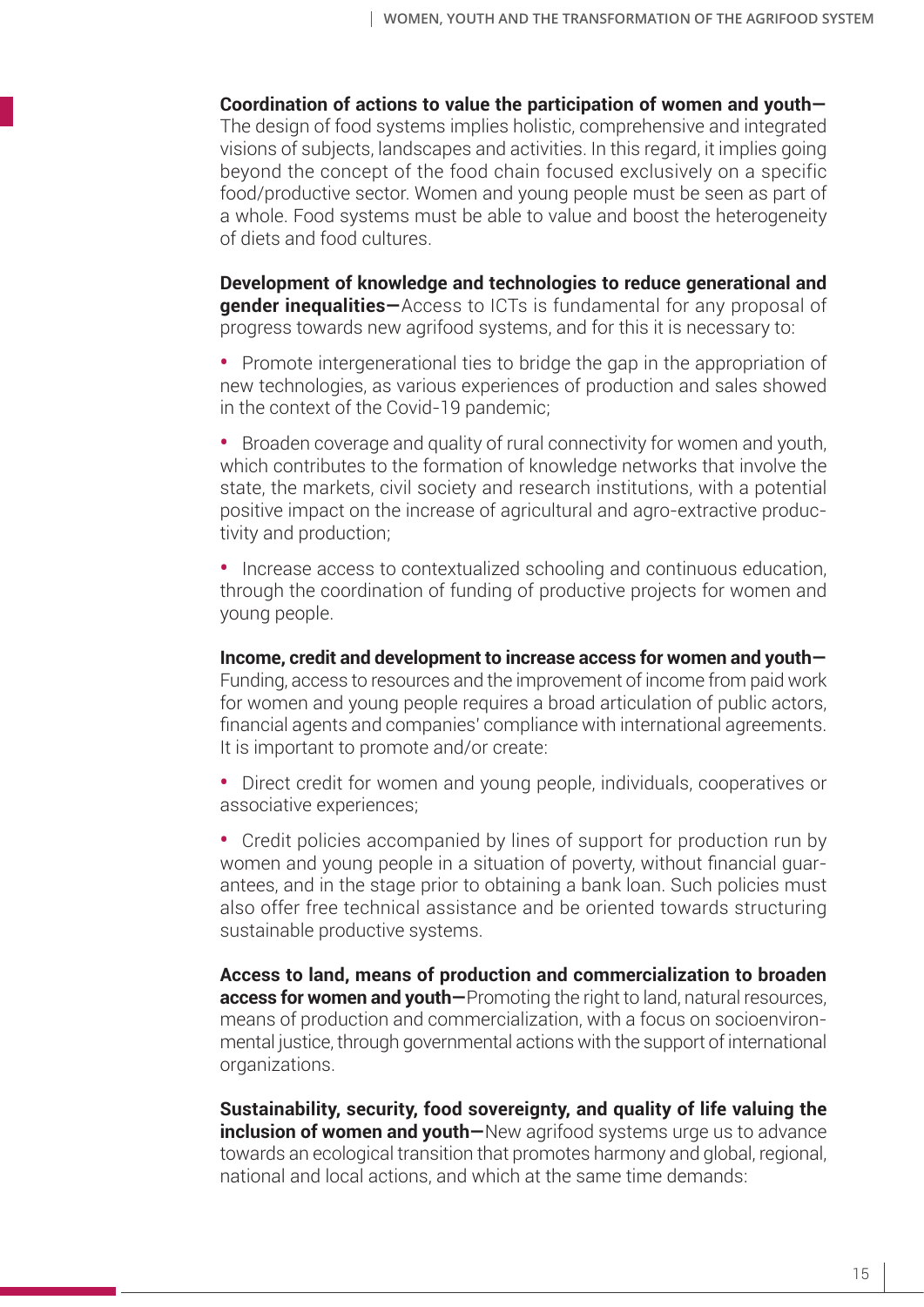**•** Availability of incentives and state subsidies for the ecological transition of food system companies, involving aspects of energy, use of resources and adequate availability, as well as the increase of contracts of decent work for women and youth;

**•** Promotion of short commercialization circuits, with a view to reducing transport and distribution costs and the generation of greenhouse gases and stimulating the local economy with the participation of women and young people;

**•** Full use of urban and rural territories to produce healthy foods, broadening the participation of women and young people;

**•** Valuing and promoting sustainable initiatives of traditional peoples and communities, guaranteeing their rights to the land and living conditions, giving priority to collective/associative constructions of women and young people;

**•** Promotion of good practices and life values, with a focus on access to goods and services in rural territories to provide integral attention for women and young people in family and peasant farming, agro-extractive, Indigenous peoples and Afro-descendants.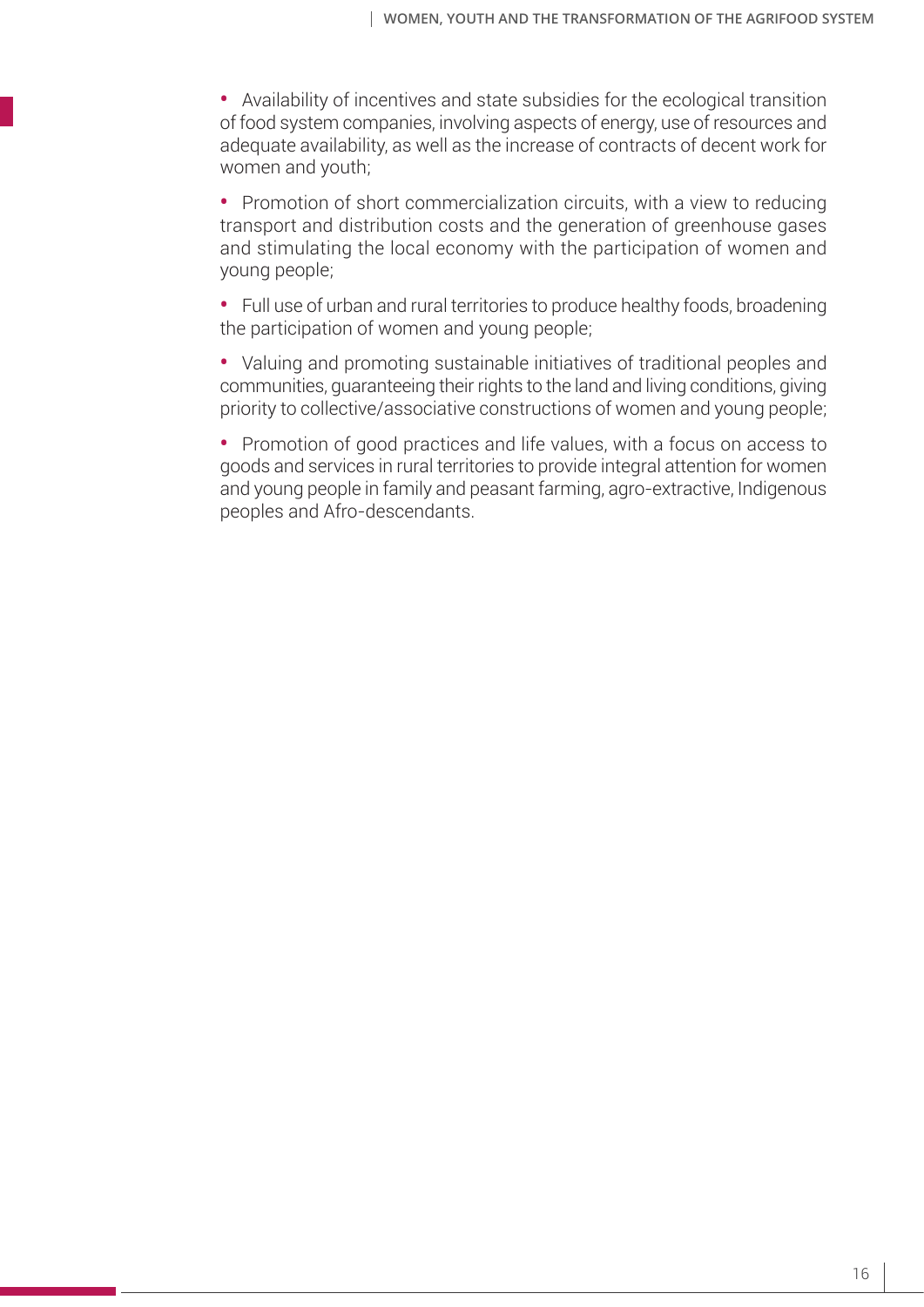### **Bibliographical references, documents and treaties consulted**

**•** ANTUNES, Marta. As guardiãs da floresta e o tortuoso caminho do empoderamento. In: WOORTMANN, Ellen et al (orgs). **Margarida Alves: Coletânea sobre estudos rurais e de gênero**. Brasilia: MDA, IICA. 2006. Available at: https://repositorio.iica.int/handle/11324/7776?locale-attribute=pt\_BR (consulted 14 March 2021).

**•** BORDALO, Carolina A. **Os caminhos da política: o sindicalismo rural e os movimentos de mulheres trabalhadoras rurais em Pernambuco**. Masters dissertation. Post-graduate course on Social Sciences, Development, Agriculture, and Society. UFRRJ, 2011. Available at https://institucional.ufrrj.br/portalcpda/ files/2018/08/2011.disserta%c3%a7%c3%a3o.Caroline\_Ara%c3%bajo\_Bordalo. pdf (consulted 2 April 2021).

**•** CAMPBELL, Andrew. **An Increasing Risk of Family Violence during the Covid-19 Pandemic: Strengthening Community Collaborations to Save Lives**. Forensic Science International Reports, vol. 2, n. 3, April 2020. Available at: https://www.ncbi.nlm.nih.gov/pmc/articles/PMC7152912/ (consulted 14 March 2021).

**•** CASTRO, Elisa Guaraná; DULCI, Luiza; CARVALHO, Joyce. **Diagnóstico da realidade das juventudes rurais da região do Bico do Papagaio-TO**. Final report. UFRRJ/APATO, 2020.

**•** COMMITTEE ON WORLD FOOD SECURITY. **Open Ended Working Group on Gender Equality and Women's Empowerment**. Doc n: CFS OEWG-Gender/2020/12/09/01, vol. 2. Committee on World Food Security, 2020. Available at http://www.csm4cfs.org/wp-content/uploads/2017/01/CFS\_ OEWG\_Gender\_2020\_12\_09\_01\_TORs\_VGs\_GEWE.pdf (consulted 15 March 2020).

**•** CLAPP, Jennifer. **Distant agricultural landscapes**. Sustain Sci, n. 10, p. 305-316, 2015. Available at https://link.springer.com/article/10.1007/s11625- 014-0278-0 (consulted 20 February 2021).

**•** COLEY, David; HOWARD, Mark; WINTER, Michael. **Local food, food miles and carbon emissions: A comparison of farm shop and mass distribution approaches**. Food Policy, vol. 4, n. 2, p. 150-155, 2009. Available at: https:// getmoreeducation.org/Content/Modules/Module1/1\_Coley\_Howard\_and\_ Winter\_Food\_Miles.pdf (consulted 14 March 2021).

**•** COLLET, Zenaide; BERNARTT, Maria de Lourdes; PIOVEZANA, Leonel. **Movimento de mulheres camponesas: os quintais produtivos como práticas pedagógicas**. XII Congresso Nacional de Educação, PUC/Paraná, 2015. Available at https://educere.bruc.com.br/arquivo/pdf2015/21217\_10533.pdf (consulted 15 March 2020).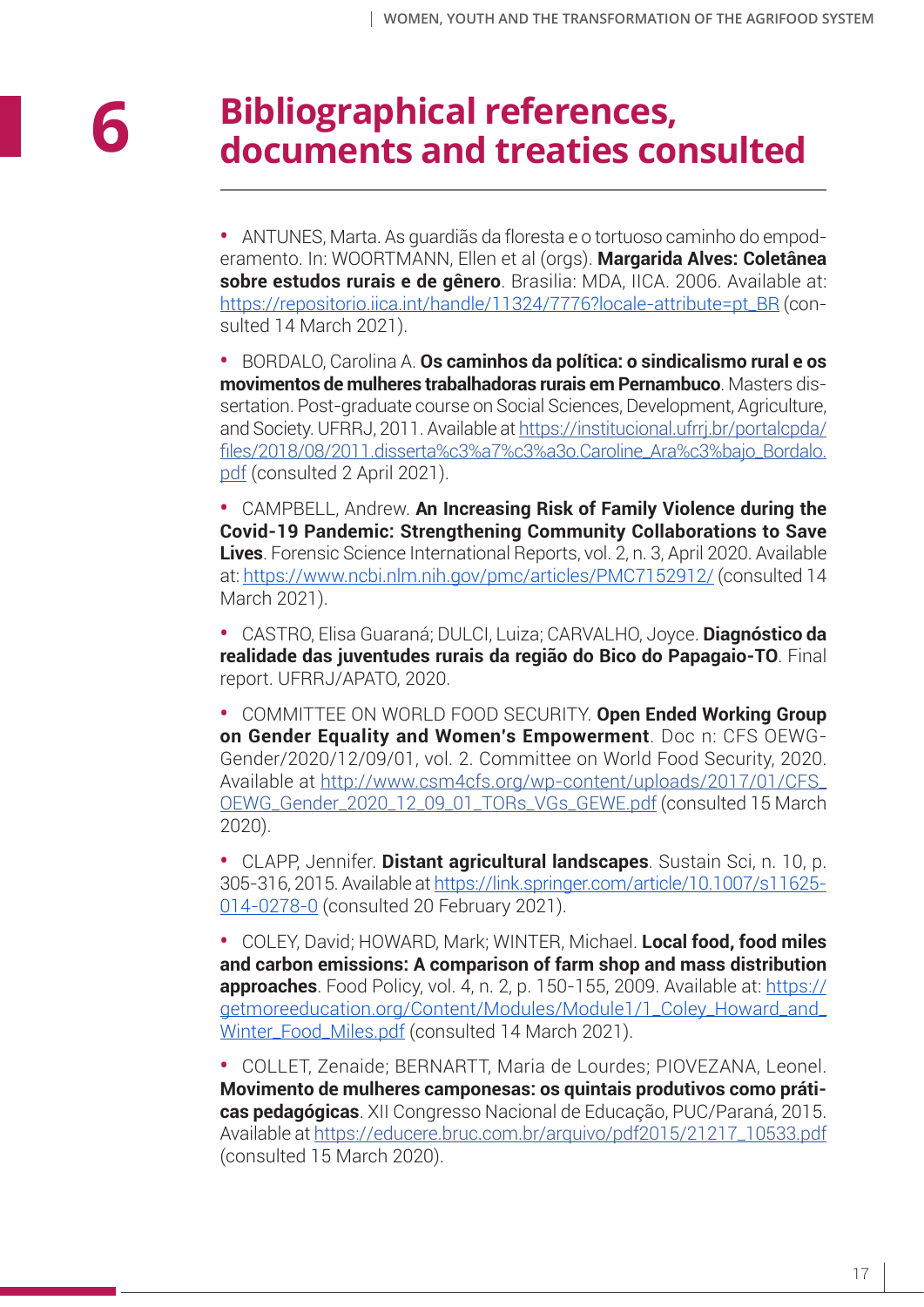**•** CUNHA, Manoela Carneiro; ALMEIDA, Mauro. **Indigenous People, Traditional People, and Conservation in the Amazon, Daedalus**. *Journal of the American Academy of Arts and Sciences*, vol. 129, n. 2, p. 315-338, 2000.

**•** DEERE, Carmem Diana, LÉON, Magdalena. **Diferenças de gênero em relação a bens: a propriedade fundiária na América Latina**. Sociologias, year 5, nº. 10, p. 100-153. Porto Alegre: Jul/Dec 2003. Available at https://www.scielo. br/pdf/soc/n10/18717.pdf (consulted 15 March 2021).

**•** FOOD AND AGRICULTURAL ORGANIZATION OF THE UNITED NATIONS. **The rights to food guidelines**. Rome: FAO, 2006. Available at http://www.fao. org/3/a0511e/a0511e.pdf (consulted 4 March 2021).

**•** \_\_\_\_\_. **State of food and agriculture: women in agriculture, closing the gender gap for developments**. Rome: FAO, 2011. Available at http://www. fao.org/3/i2050e/i2050e.pdf (consulted 4 March 2021).

**•** \_\_\_\_\_. **The 10 elements of Agroecology**. Rome: FAO, 2018. Available at http://www.fao.org/agroecology/knowledge/10-elements/en/ (consulted 4 March 2021).

**•** FOOD AND AGRICULTURAL ORGANIZATION OF THE UNITED NATIONS et al. Summarized version of **El estado de la seguridad alimentaria y la nutrición en el mundo 2020. Transformación de los sistemas alimentarios para que promuevan dietas asequibles y saludables**. Rome: FAO, 2020. Available at: http://www.fao.org/3/ca9699es/CA9699ES.pdf (consulted 6 March 2021).

**•** FERNANDO, Marian. **Rural development through decent work**. International Labor Organization: *Rural Policy Briefs*, 2012.

**•** INTERNATIONAL FUND FOR AGRICULTURAL DEVELOPMENT. **IFAD Strategic Framework (2016-2025)***.* Rome: IFAD, 2016. Available at https://www.ifad.org/ documents/38714170/39132730/IFAD+Strategic+Framework+2016-2025\_ Spanish/82e3edb7-13b2-4082-944b-f71299a73f00 (consulted 3 March 2021).

**•** FUNDO PARA O DESENVOLVIMENTO DOS POVOS INDÍGENAS DA AMÉRICA LATINA E DO CARIBE. **Cambiar con Sabiduría: Definiciones y Lineamientos Estratégicos para el Período 2017-2027**. May 2017. Available at: http:// www.filac.org/wp/wp-content/uploads/2017/08/plan\_filac\_2017-2027.pdf (consulted 1 March 2021).

**•** GUISKIN, Maia. **Situación de las juventudes rurales en América Latina y el Caribe**. Série Estudios y Perspectivas-Sede Subregional de la CEPAL en México, n. 181. Mexico City: Economic Commission for Latin America and the Caribbean, 2019.

**•** HEREDIA, Beatriz; CINTRÃO, Rosângela. **Gênero a acesso a políticas públicas no meio rural brasileiro**. Revista Nera, year 9, n. 8, p. 1-28, 2006. Available at https://revista.fct.unesp.br/index.php/nera/article/view/1443 (consulted 14 March 2021).

**•** INTER-AMERICAN INSTITUTE FOR COOPERATION ON AGRICULTURE. **Marco de referência das juventudes rurais**. San José: IICA, Headquarters, 2019a. Available at: http://repositorio.iica.int/handle/11324/8642?locale-attribute=pt\_BR (consulted 3 March 2021).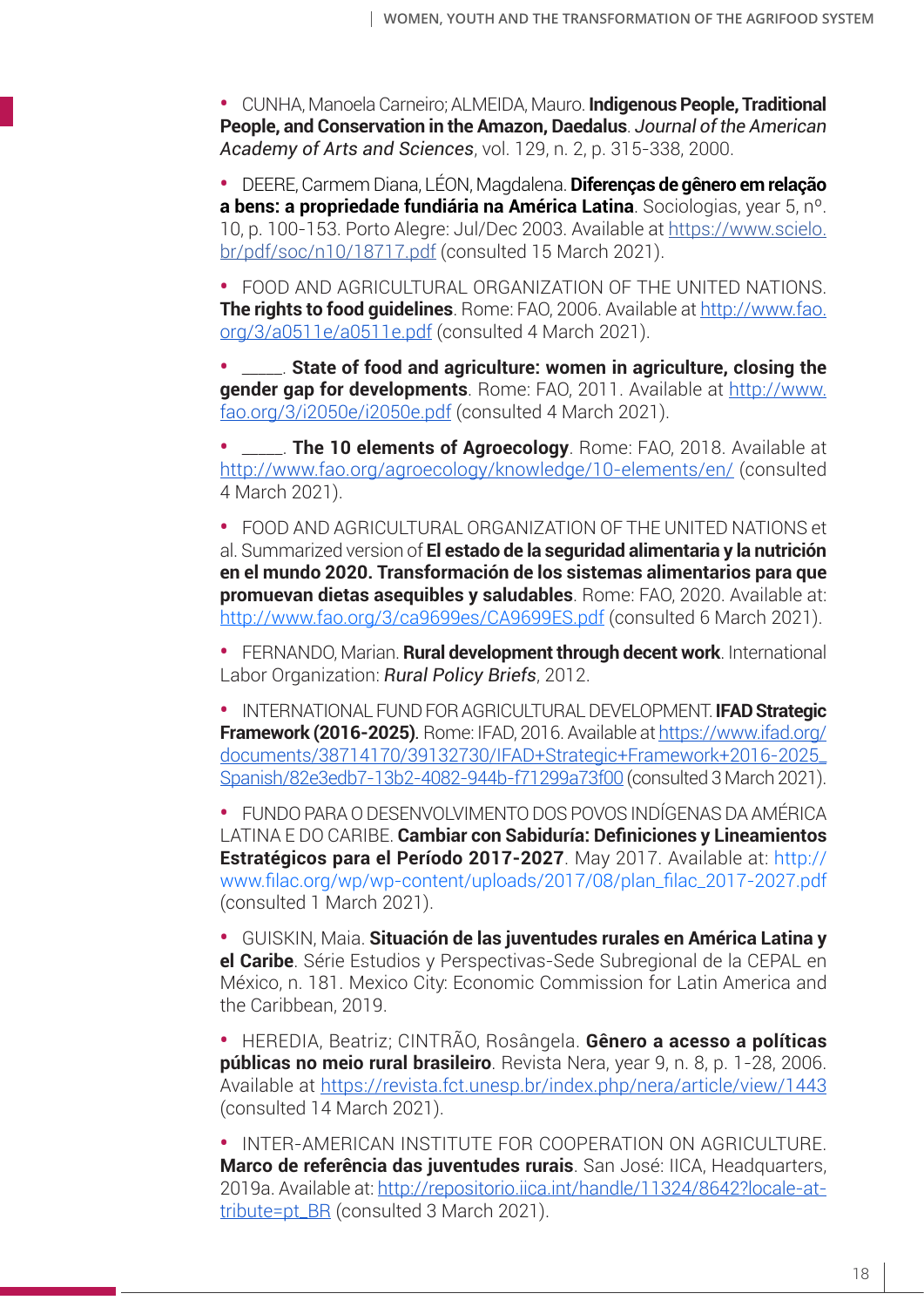**•** \_\_\_\_\_. **Warriors: Rural women around the world**. San José: IICA, Headquarters, 2019b. Available at http://ruralwomen.iica.int/the-book.html (consulted 10 March 2021).

**Marco de referencia de género y mujeres rurales**. San José: IICA, Headquarters, 2018. Available at https://repositorio.iica.int/handle/11324/8599 (consulted 10 March 2021).

**•** \_\_\_\_\_. **Luchadoras: mujeres rurales en el mundo**. 2ª ed. San José: IICA, 2019.

**•** INTER-AMERICAN INSTITUTE FOR COOPERATION ON AGRICULTURE et al. **Digital literacy in rural areas: An indispensable condition to bridge the divide in Latin America and the Caribbean***.* San José: IICA, Headquarters, 2021. Available at https://repositorio.iica.int/handle/11324/14462 (consulted 14 March 2021).

**•** \_\_\_\_\_. **Desigualdade digital de gênero na América Latina e no Caribe**. San José: IICA, Headquarters, 2020. Available at: https://repositorio.iica.int/ handle/11324/12489 (consulted 14 March 2021).

**•** \_\_\_\_\_. **Conectividade rural na América Latina e no Caribe uma ponte para o desenvolvimento sustentável em tempos de pandemia***.*San José: IICA, Headquarters, 2020. Available at https://repositorio.iica.int/handle/11324/12896 (consulted 14 March 2021).

**•** INSTITUTO DE PESQUISA ECONÔMICA APLICADA. **A política nacional de agroecologia e produção orgânica no Brasil: uma trajetória de luta pelo desenvolvimento rural sustentável** [Sambuichi, R. H. R. et al. (Orgs.)]. Brasilia: Ipea, 2017.

**•** JALIL, Laeticia Medeiros. **Mulheres e soberania alimentar: A luta para a transformação do meio rural brasileiro**. Dissertação de Mestrado em Ciências Sociais. Instituto de Ciências Humanas e Sociais. Universidade Federal Rural do Rio de Janeiro, 2009.

**•** MIGUEL, Luis Felipe; BIROLI, Flávia. **Feminismo e política: Uma introdução**. São Paulo: Boitempo, 2014.

**•** MURILLO, Laura; ALEJO, Julio; ROBLES, Rosa. **Cambio Climático y Desarrollo Sostenible**. Secretaría General Iberoamericana: Informe La Rábida, Huelva, 2018. Available at: https://www.segib.org/?document=informe-cambio-climatico-y-desarrollo-sostenible-en-iberoamerica (consulted 1 March 2021).

**•** NEBULONI, Valter; GARDINER, Drew. **Decent jobs for rural youth**. Geneva: International Labor Organization: *Rural 21*, March 2017. Available at: https:// www.ilo.org/wcmsp5/groups/public/---ed\_emp/documents/article/ wcms\_582524.pdf (consulted 4 March 2021).

**•** NOBRE, Miriam; HORA, Karla Emmanuela; **Atlas de las Mujeres Rurales de América Latina y el Caribe**. 1ª ed. Santiago: FAO, 2017. vol. 1. Available at: http://www.fao.org/3/i7916s/i7916s.pdf (consulted 2 April 2021).

**•** ORGANIZATION FOR ECONOMIC CO-OPERATION AND DEVELOPMENT et al. *Perspectivas económicas de América Latina 2017***: Juventud, competencias y emprendimiento**. Paris: OECD Publishing, 2016. Available at: https://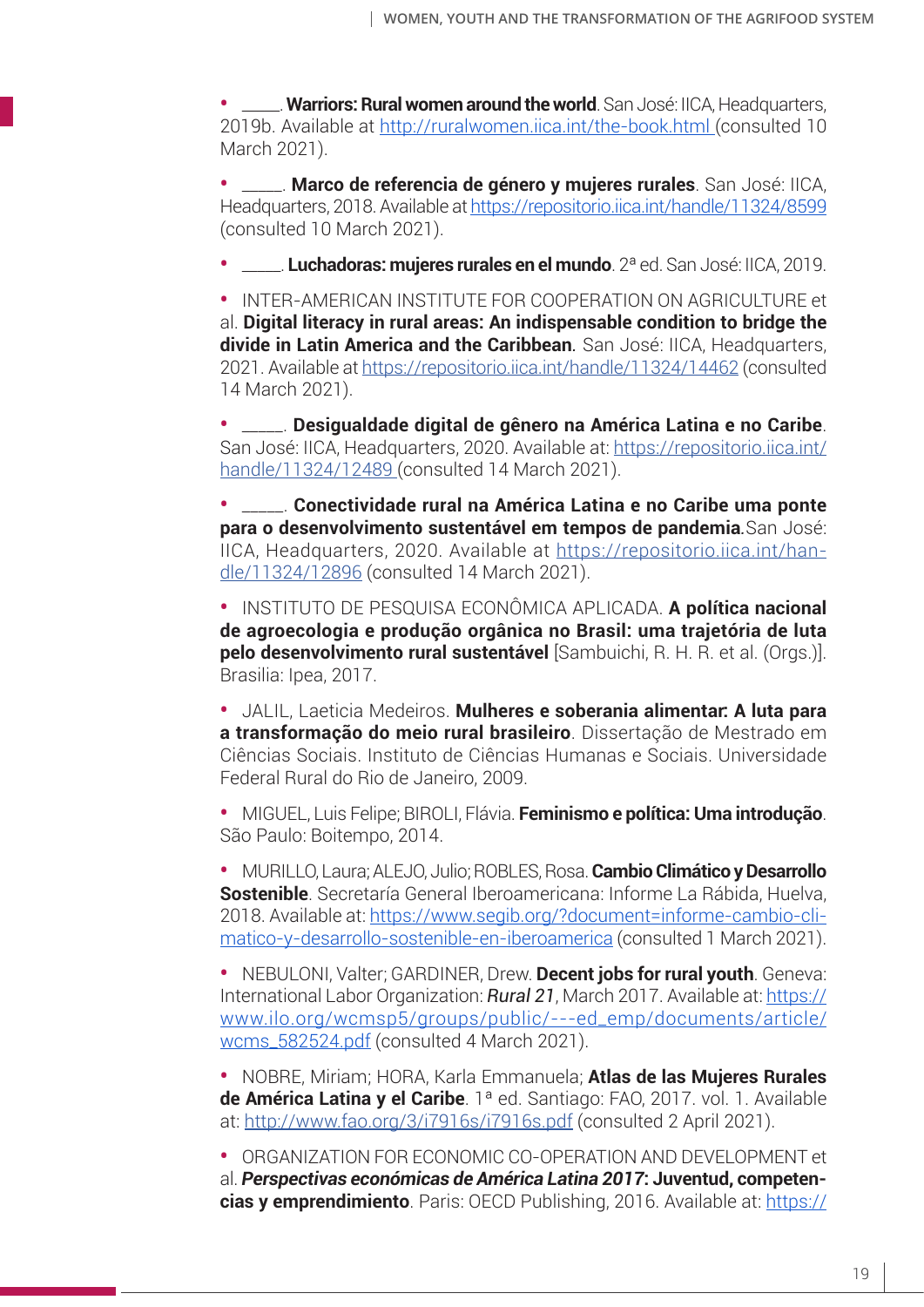repositorio.cepal.org/bitstream/handle/11362/40721/1/LCG2689\_es.pdf (consulted 3 March 2021).

**•** ORGANISMO INTERNACIONAL DE JUVENTUD PARA IBEROAMÉRICA. **Convención Interamericana de Derecho de los Jóvenes (CIDJ)**. 2005. Available at https://oij.org/wp-content/uploads/2017/01/Convención.pdf (consulted 3 March 2021).

**•** INTERNATIONAL LABOR ORGANIZATION. **Trabajar para un futuro más prometedor.** *Comisión Mundial sobre el Futuro del Trabajo* **Oficina Internacional del Trabajo**. Geneva: ILO, 2019. Available at: https://www.ilo.org/wcmsp5/ groups/public/---dgreports/---cabinet/documents/publication/wcms\_662442. pdf (consulted 28 February 2021).

**•** PERICO, Rafael Echeverri. **Identidade e território no Brasil**. Brasilia: IICA, 2009.

**•** PORTILHO, Fátima; BARBOSA, Lívia; WILKINSON, John. Introdução. In: **Comida e alimentação na sociedade contemporânea**. Estudos Sociedade e Agricultura, vol. 25, n. 2, 2017. Available at: https://revistaesa.com/ojs/index. php/esa/issue/view/esa25-2 (consulted 14 March 2021).

**•** RAMIREZ-QUIRÓS, Ileana. *Foros virtuales Juventudes rurales. Construyendo la nueva agricultura post Covid-19***: sistematización general**. Buenos Aires: IICA, 2021. Available at: https://repositorio.iica.int/handle/11324/14089 (consulted 2 March 2021).

**•** REUNIÃO ESPECIALIZADA DA AGRICULTURA FAMILIAR [do Mercosul]. **Reccomendation nº. 07/2017**, approved 20 December 2017. Available athttp://www.reafmercosul.org/biblioteca-reaf (consulted 14 March 2021).

**•** ROCHA, Fernanda Rízia Fernandes. **Quintais produtivos e horta escolar: conservação ambiental, segurança alimentar e educação para saúde em Mossoró (RN)**. Masters dissertation. PPGCN/UERN, 2017.

**•** ROCHA, Sandra Mara Santana; CHAVES, Gisele de L. D.; SANTOS JUNIOR, Jorge L. dos (orgs.). **Políticas públicas, gestão social e inclusão produtiva em territórios rurais**. Jundiaí: Paco, 2018.

**•** SILIPRANDI, Emma; CINTRÃO, Rosângela. **As mulheres agricultoras no Programa de Aquisição de Alimentos (PAA)**. Segurança alimentar e nutricional, vol. 18, nº. 2, 2022, p. 13-32. Available at: https://periodicos.sbu.unicamp.br/ ojs/index.php/san/article/view/8634675 (consulted 14 March 2021).

**•** SILVA, Berenice Gomes da. **A Marcha das Margaridas: resistências e permanências**. Dissertação de Mestrado, Programa de Pós-Graduação em Sociologia/Universidade de Brasília, 2008. Available at https://repositorio. unb.br/handle/10482/949 (consulted 2 April 2021).

**•** SILVA, Edna Rocha Andrade da; BOTELHO, Rosana Ulhôa (Orgs.). **Dimensões da experiência juvenil brasileira e novos desafios às políticas públicas**. Brasília: IPEA, 2016. Available athttps://www.ipea.gov.br/portal/index.php?option=com\_content&id=27571 (consulted 12 March 2021)